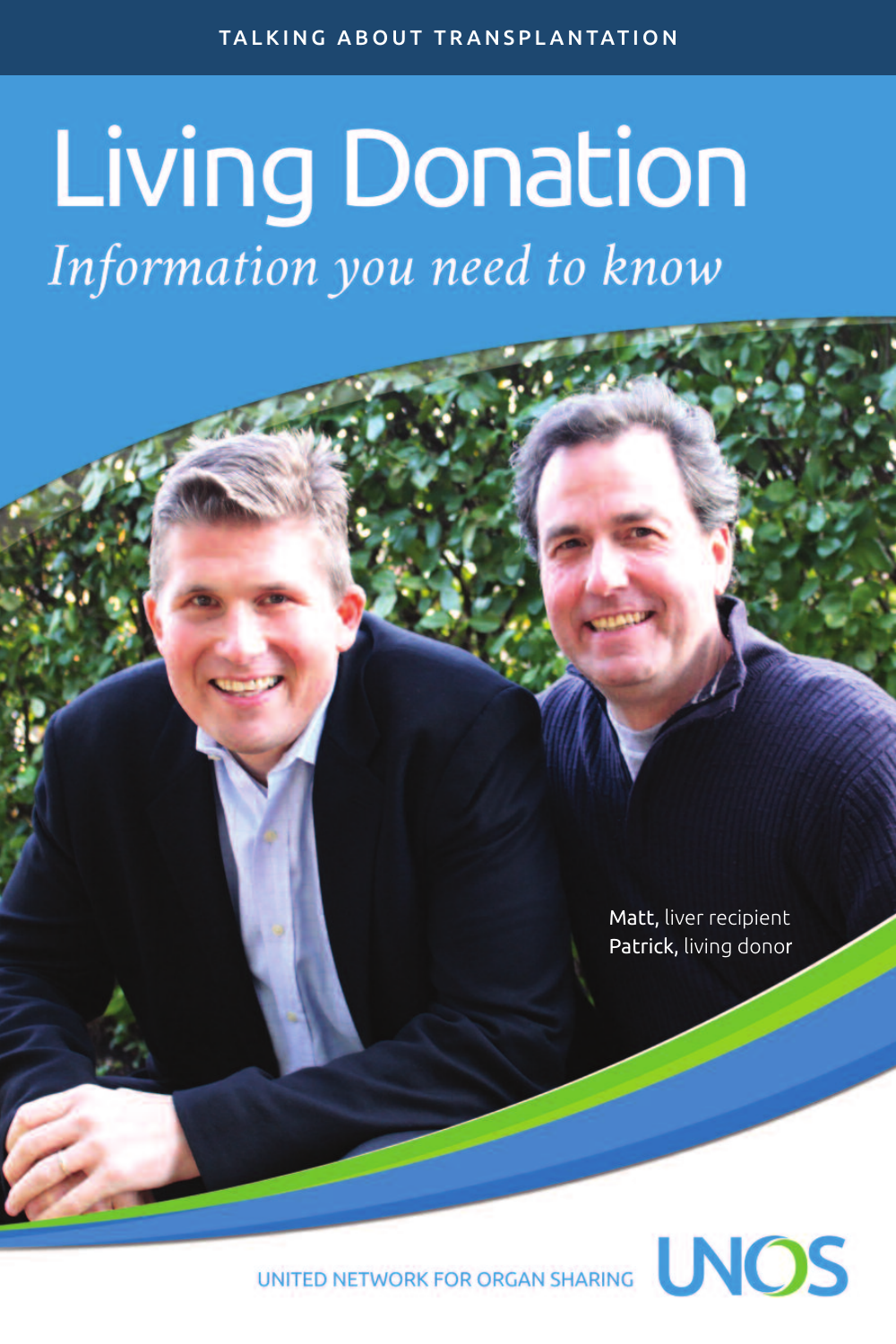#### Who are UNOS and the OPTN?

United Network for Organ Sharing (UNOS) is a non-profit charitable organization that manages the nation's transplant system – known as the Organ Procurement and Transplantation Network (OPTN) – under contract with the federal government. The OPTN helps create and define organ sharing policies that make the best use of donated organs. This process involves continuously evaluating new advances and discoveries so policies can be adapted to best serve patients waiting for transplants. All transplant programs and organ procurement organizations throughout the country are OPTN members and are obligated to follow the policies the OPTN creates for allocating organs.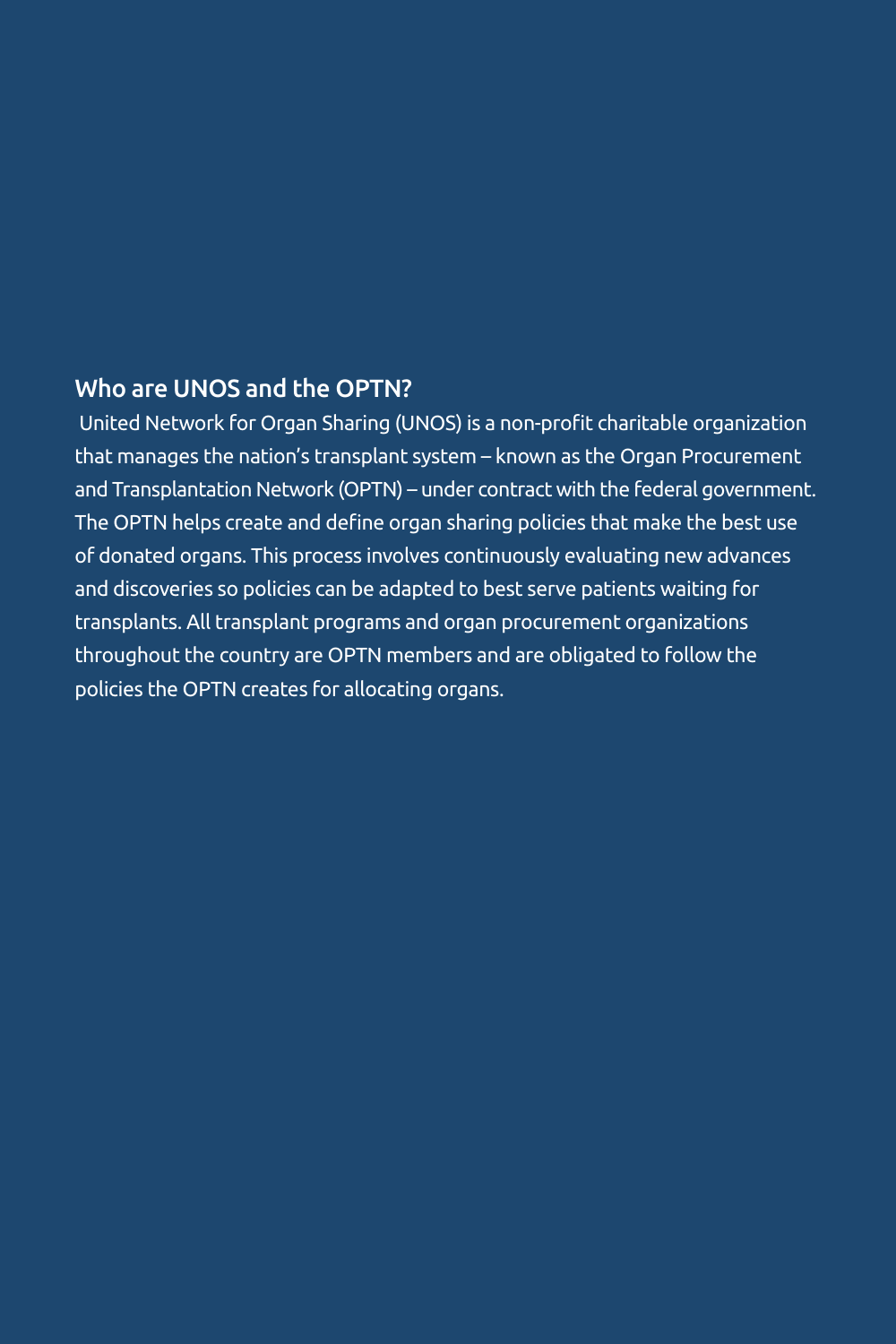# **Table of Contents**

| Page | <b>Section</b>                                                                 |
|------|--------------------------------------------------------------------------------|
| 2    | What is living organ donation?                                                 |
| 4    | Can I be a living donor?                                                       |
| 5    | Do I have to know the person to whom I donate an organ?                        |
| 7    | What if I want to donate a kidney to a specific person but we do<br>not match? |
| 8    | How do I start the process to become a living donor?                           |
| 8    | Will someone at the transplant hospital help me with the process?              |
| 11   | What tests will I have during my evaluation?                                   |
| 14   | Who decides if I may donate?                                                   |
| 15   | What are some of the risks if I donate?                                        |
| 18   | How might I feel after living organ donation?                                  |
| 18   | How long does it take to get back to normal life after donating?               |
| 19   | Will I need follow-up medical care after I donate?                             |
| 20   | Who pays the costs if I decide to donate?                                      |
| 22   | Can I get information about living donors?                                     |
| 23   | Where can I get more information?                                              |
| 24   | Transplant words and what they mean                                            |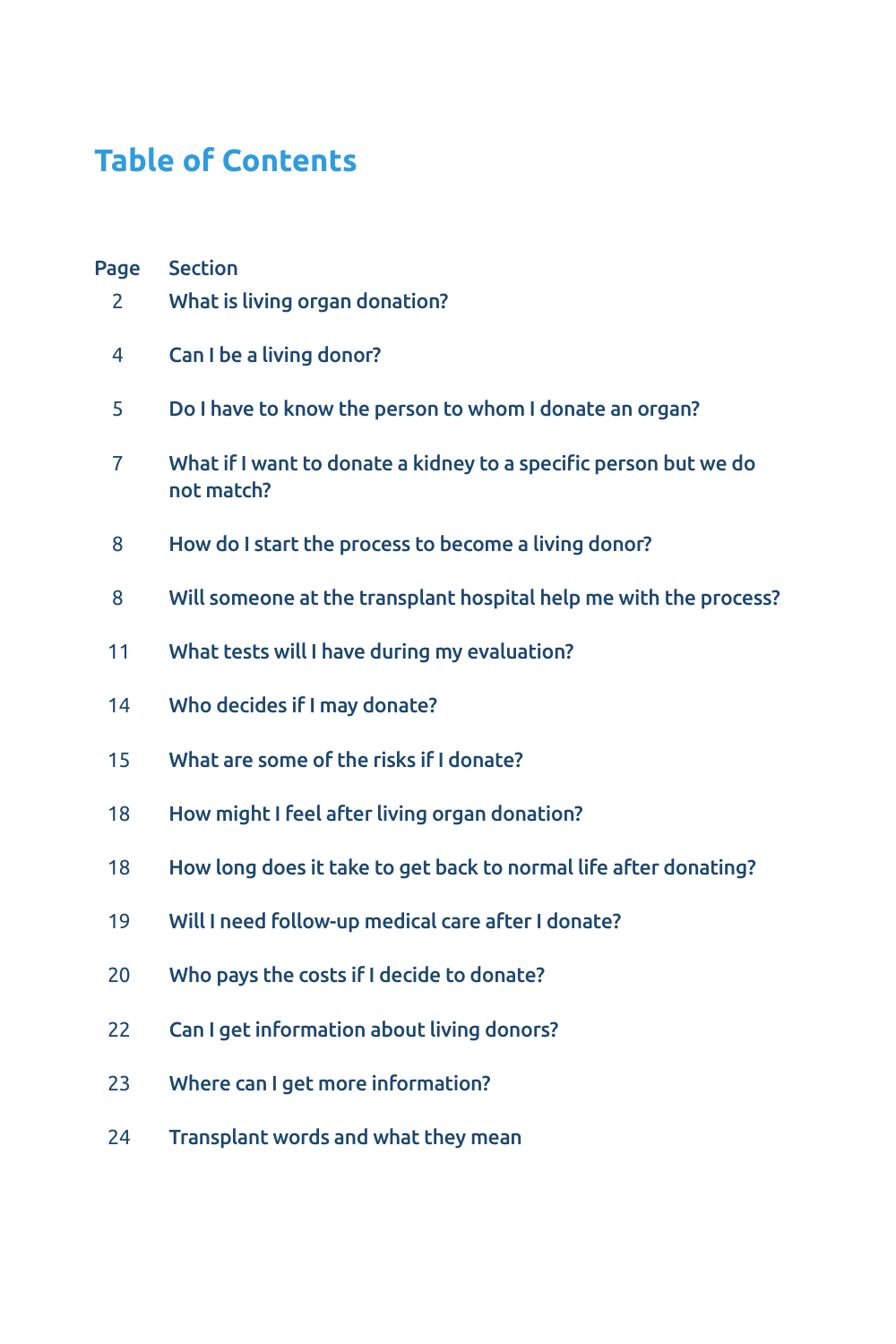# **What is living organ donation?**

Living organ donation is when a living person donates an organ or a part of an organ for transplantation into another person.

Most living donors donate one of their kidneys. Others donate part of their liver. Very rarely people donate part of a lung, intestine or pancreas.

Living organ donors make thousands of transplants possible every year. There is a lot to learn before you can decide whether donating an organ is right for you. This brochure gives information about living kidney and liver donation. Talk to staff at a transplant hospital if you would like to learn more about other types of organ donation.

### As a living organ donor, you can shorten the wait for a transplant patient.

More than 100,000 people are on the waiting list for an organ transplant in the United States. Many transplant candidates wait years for an organ from a deceased donor.

Only about half of the people in the United States sign up to donate their organs when they die. This number is different in every state and region, so the wait can be longer depending on where someone lives.

Every year, thousands of people get removed from the waiting list because they have become too sick to do well with a transplant.

To shorten the wait, family, friends, co-workers, and even strangers offer to be living organ donors.

Living donor transplants can help shorten or eliminate the wait for an organ by:

- Giving transplant candidates more options to plan.
- •Helping kidney transplant candidates get an organ transplant before they need to begin dialysis.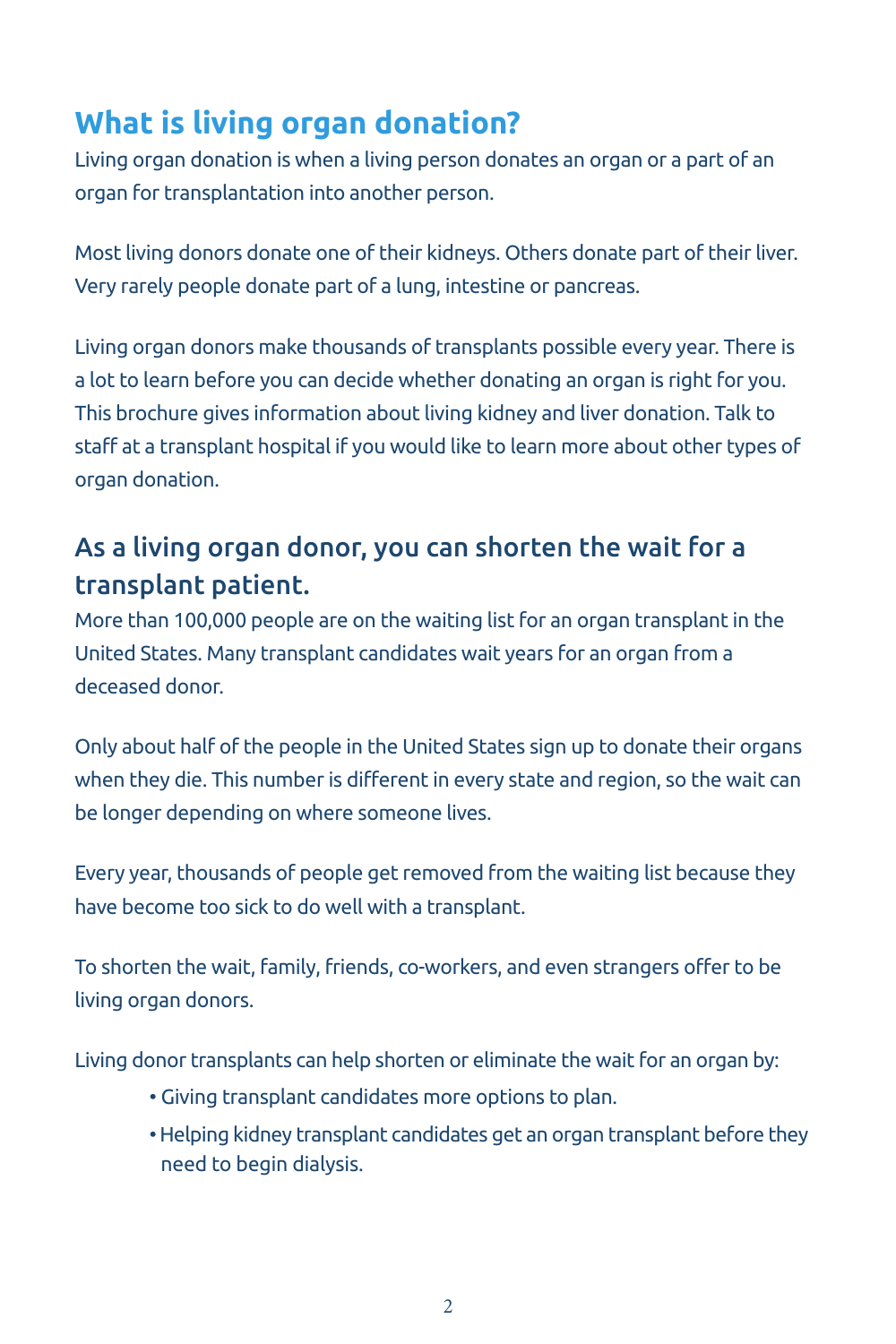

## When you are a living organ donor, you can improve the chances of transplant success.

Kidneys from living donors generally have high success rates:

- More than 98% of transplanted kidneys from living donors are still working one year after transplant.
- On average, living donor kidney transplants work longer than kidney transplants from deceased donors.

On average, living donor liver transplants also have as good or better outcomes compared to liver transplants from deceased donors.

### You are the only person who can decide whether living donation is right for you.

No one can make the decision to donate for you. And no one should pressure you.

Before you make that decision, learn as much as possible about living donation so you know the risks and benefits. This brochure gives basic information about living donation. The best place to learn is at a transplant hospital. Talk to transplant hospital staff to learn more.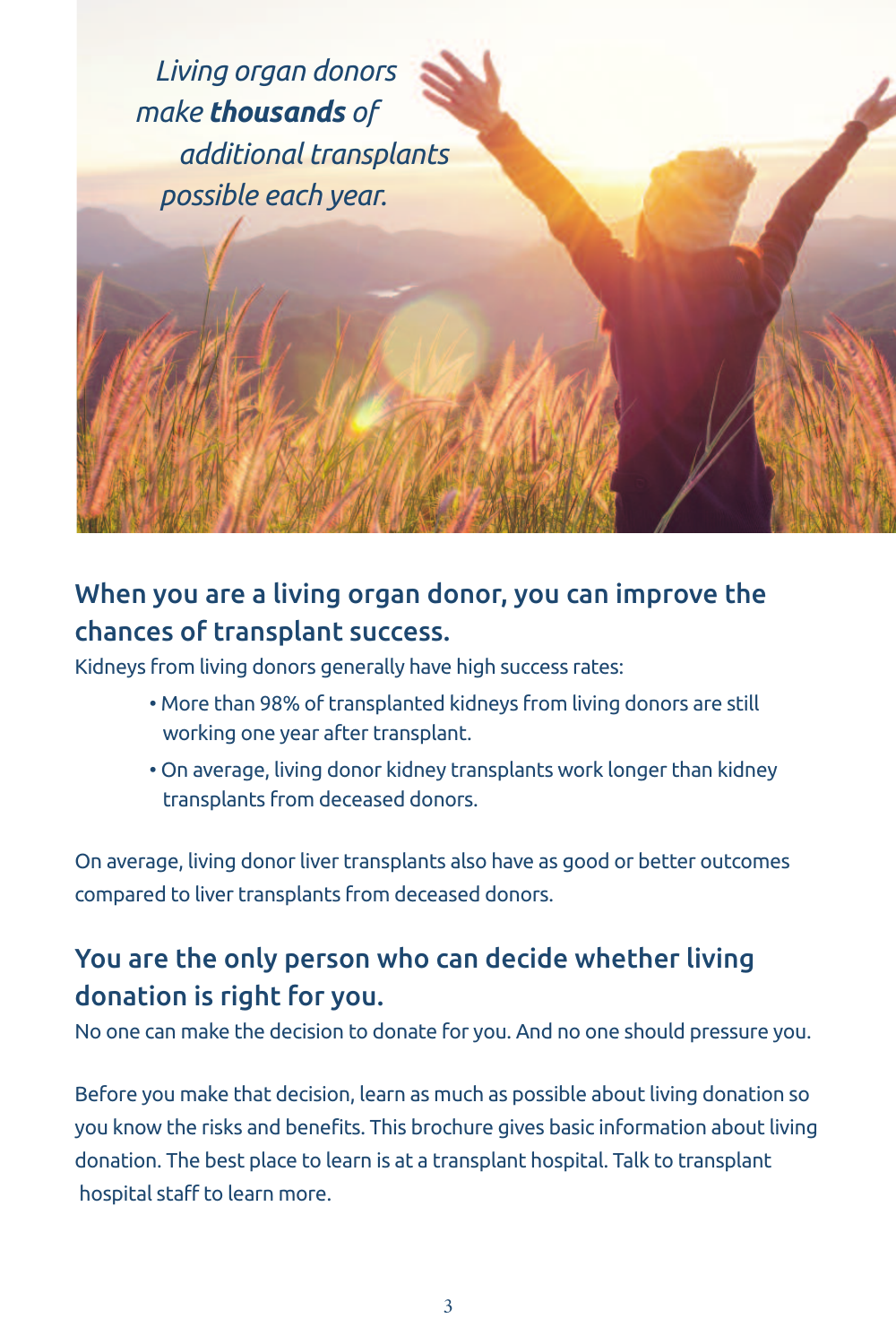When you learn about living organ donation at a transplant hospital, bring family or friends with you.

Including your family or friends will:

- Help you remember what the transplant hospital staff teaches you.
- Help you think of questions to ask.
- Let your family and friends know the best way to help you.

# **Can I be a living donor?**

To be a living donor, you must:

Be an **adult** (over age 18) able to make an informed decision

#### Be in good physical and mental **health**

**Understand** the risks and benefits of living donation

## **Decide** for yourself whether living donation is right for you

Both you *and* the transplant hospital staff have to decide whether living donation is right for you. The transplant hospital staff will need a lot of information about you to make sure you are healthy enough to donate.

To help decide whether donation is right for you, transplant hospital staff will:

- Give you a full **physical examination** and some medical tests.
- Ask about your **medical history.**
- Ask about your **social support.**
- Assess your **mental health.**
- Ask about your **financial situation,** and your ability to take time off from your commitments.
- Inform you about the **risks and benefits** of living donation.
- Make sure that **your decision** to donate is yours alone.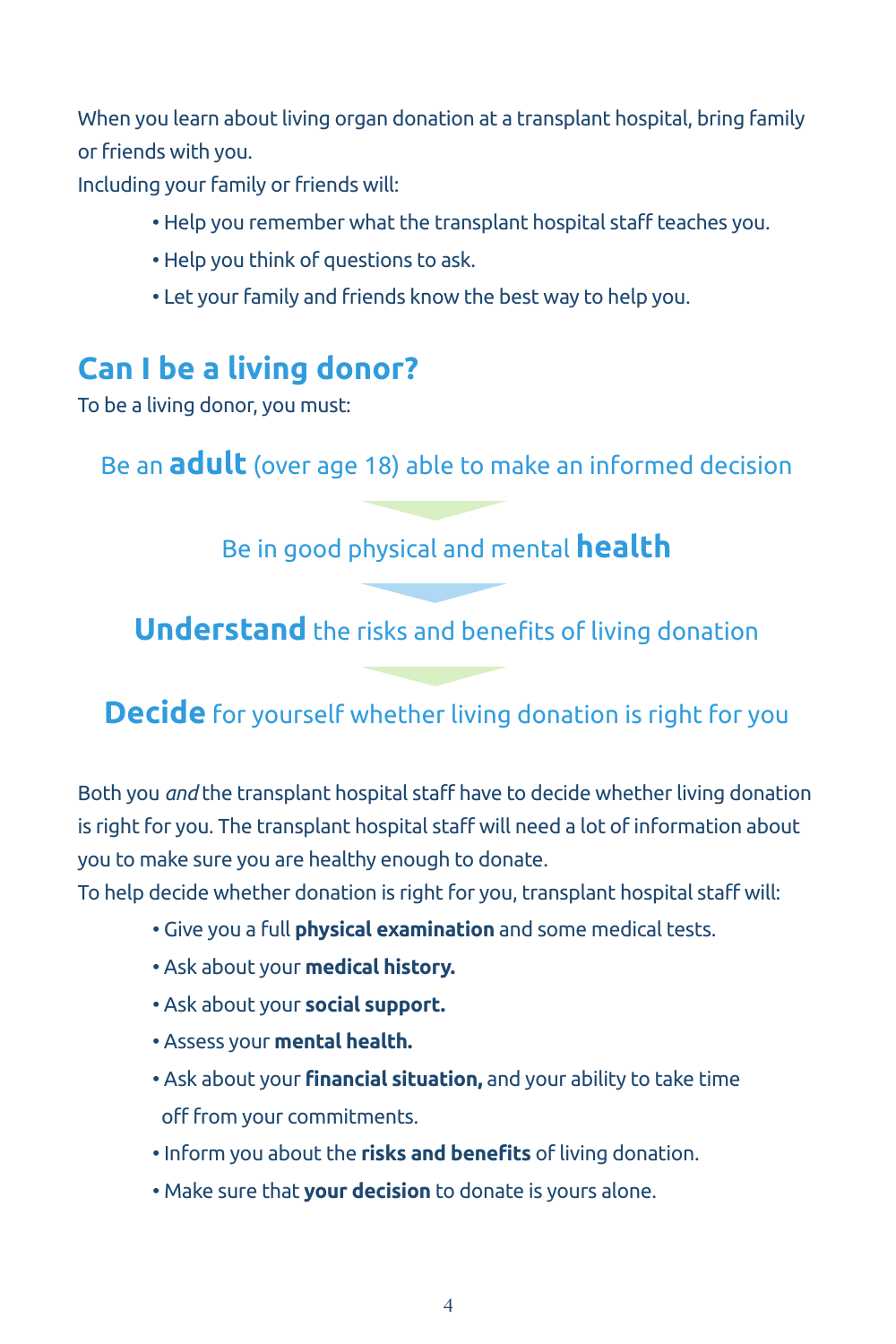Certain health issues may cause the transplant hospital staff to decide you should not donate an organ. This is for your health and safety. Here are some examples of such health issues:



## **Do I have to know the person to whom I donate an organ?**

**When you give an organ to a specific person,** this is called *directed donation***.** In directed donation, a donor who is medically compatible may be:

- A **blood relative** of the transplant recipient, such as a parent, brother, sister, or adult child.
- **Someone close** to the transplant recipient, such as a spouse, a friend, or a co-worker.
- Someone who the donor has **heard about but does not know personally.**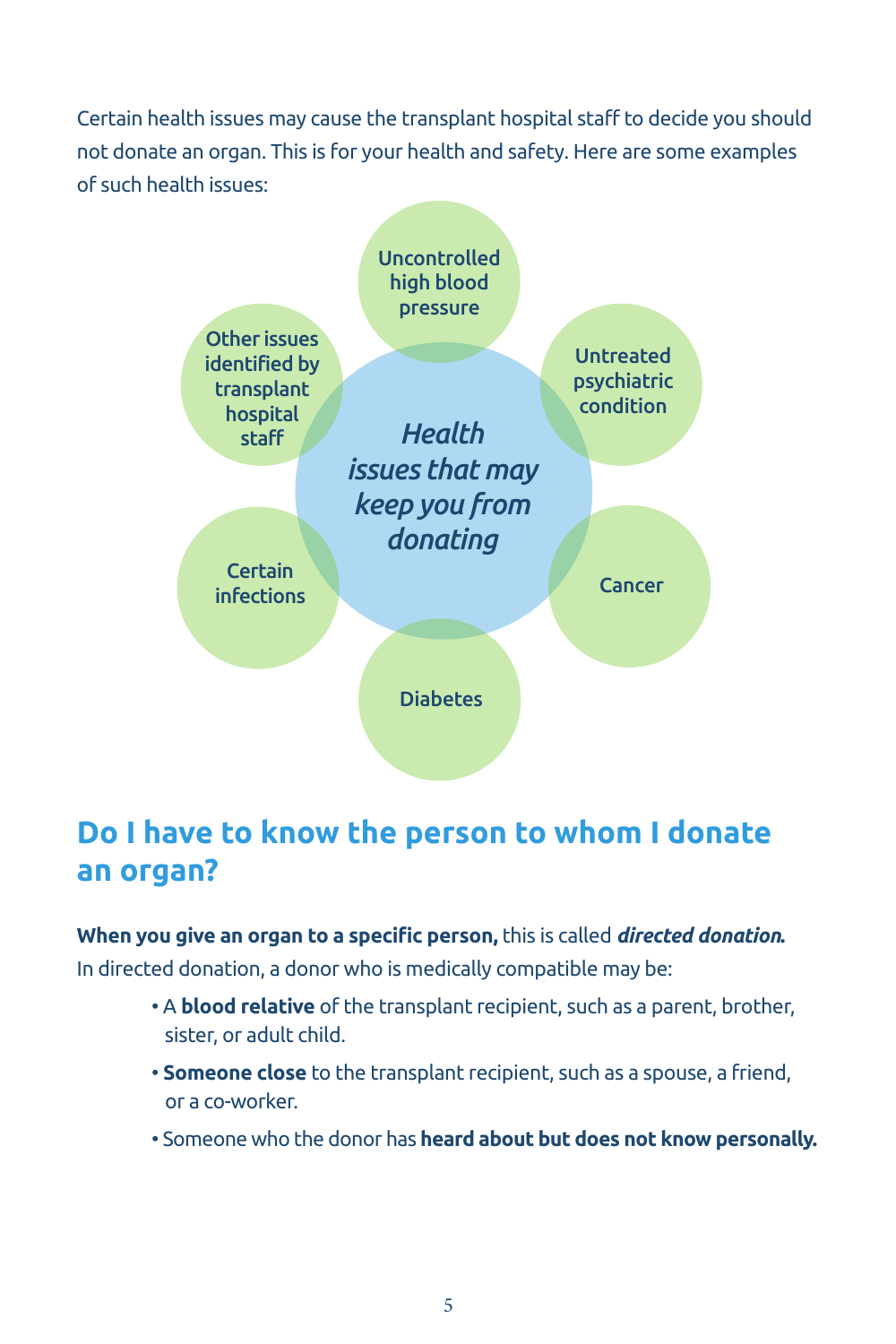**Non-directed donation is when you want to donate but do not know - and may never know - the person to whom you will donate:** In non-directed donation, the donor may be:

- Someone wishing to donate to a stranger on the transplant waiting list.
- Someone who begins the process to donate to a friend or family member but later decides to donate to a stranger after the friend or family member gets an organ from someone else.

A transplant hospital can match a non-directed donor to a transplant candidate who is compatible. Sometimes, a match happens through a paired kidney exchange. Kidney paired donation helps more transplants happen. That is explained later.

#### **Some non-directed donors wish to meet their transplant recipient.**

Sometimes that happens and sometimes it does not. It is a personal choice. The transplant hospital will help make a meeting happen only if the living organ donor and the transplant recipient both wish to meet.

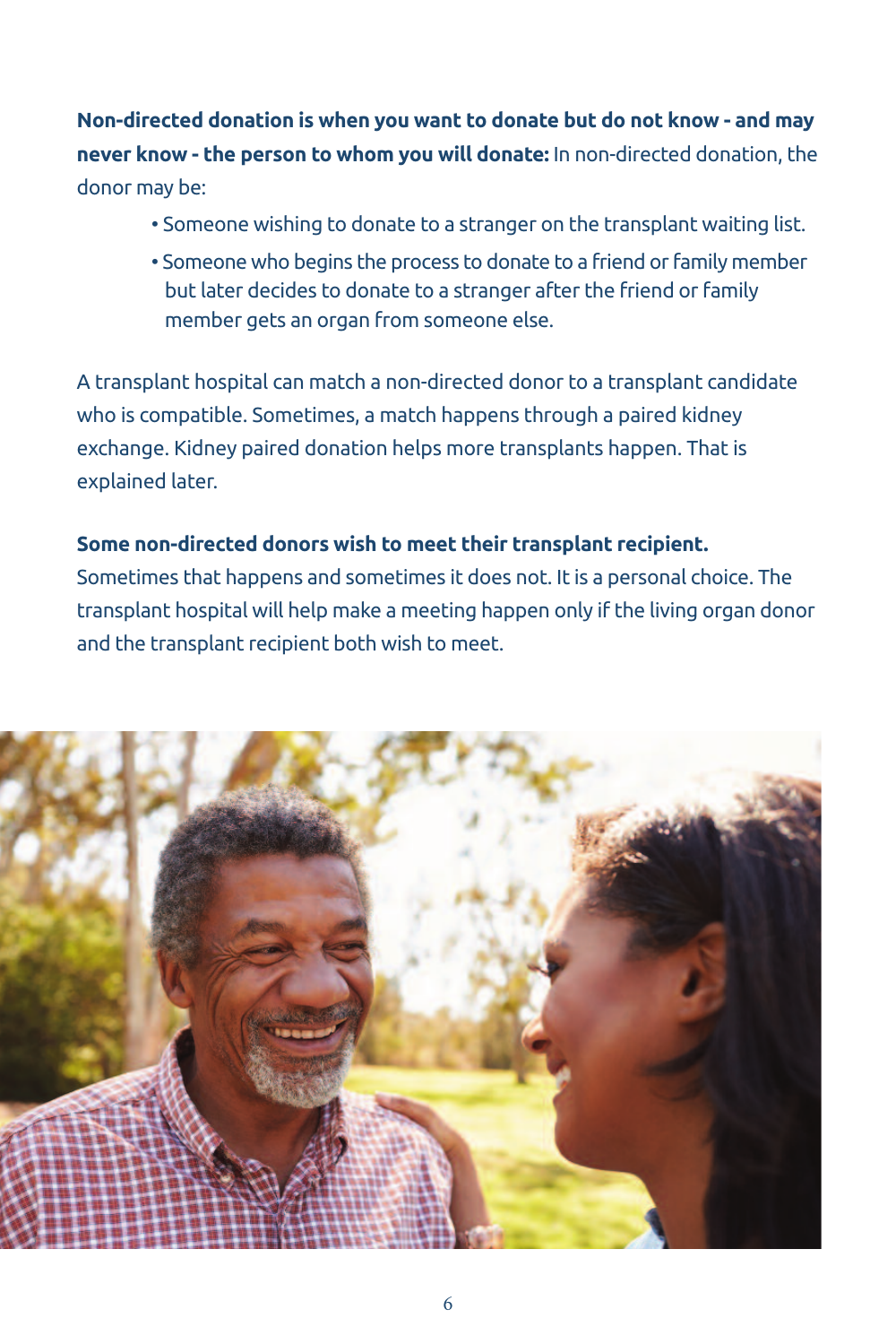# **What if I want to donate my kidney to a specific person but we do not match?**

Sometimes, someone wants to donate a kidney to a specific person but tests show the two people are medically incompatible. That can happen because of different blood types or other test results that show the kidney has a high risk of rejection. There are still ways you can donate. Here are some of them:

**1. Kidney paired donation (KPD)**is when a computer matches donors and recipients to create compatible pairs. Think about it as a swap or an exchange. Here's how it works:

- You want to donate a kidney to someone, but you are not medically compatible.
- Another person wants to donate a kidney to someone, but they also do not match.
- A computer matches you with a compatible recipient, and their donor matches with the person you want to help.
- Swapping donors allows both transplants to happen.



KPD allows hundreds of people to get a transplant each year. The person you want to help may get a transplant more quickly in an exchange.

**2. Medical treatment.** This is one way for a transplant hospital to prepare the transplant candidate to receive an organ from a donor who is medically incompatible. This includes giving the transplant recipient treatments before and after the transplant to help the body accept the organ. Talk to your transplant hospital staff about options.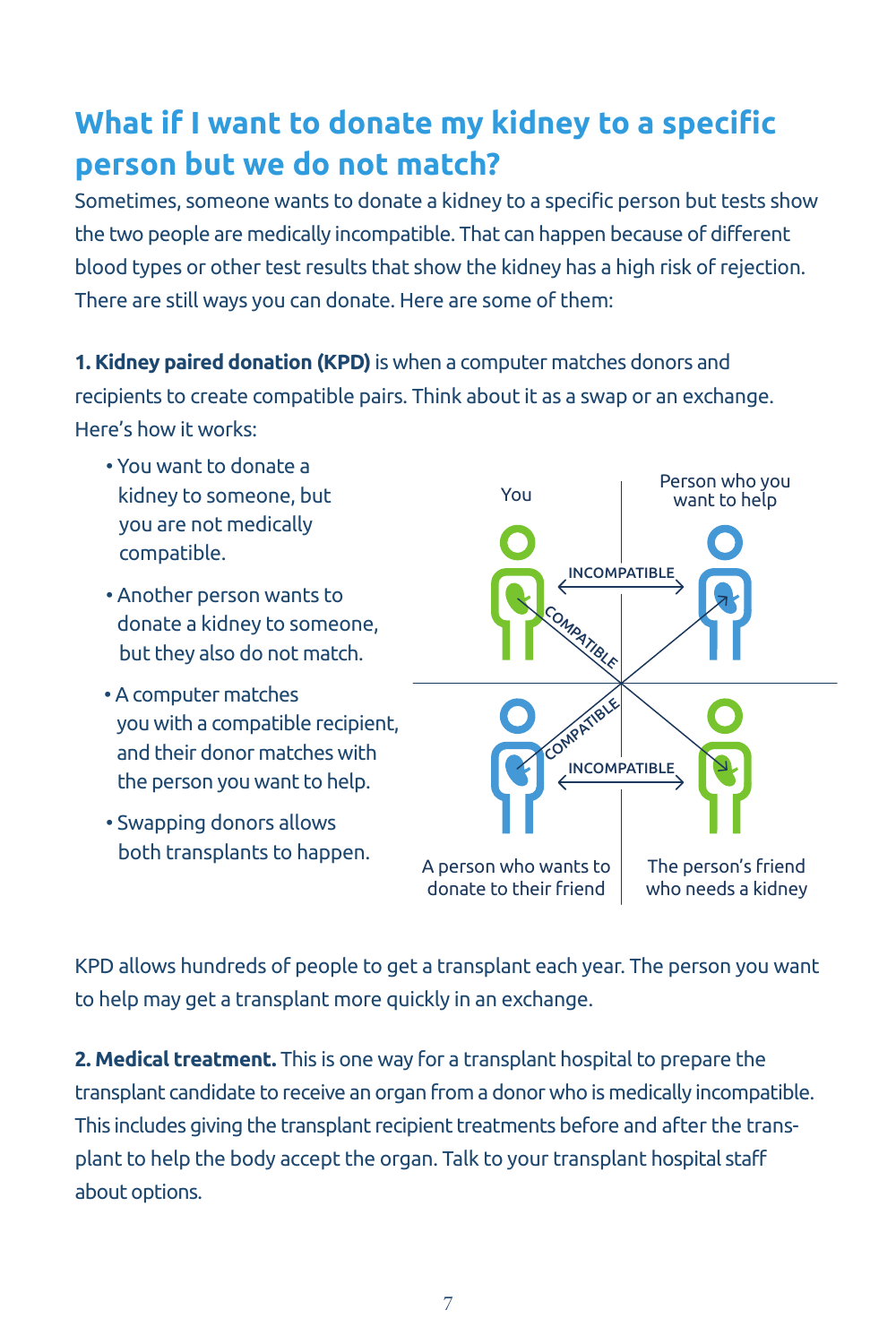## **How do I start the process to become a living donor?**

The process starts at a transplant hospital.

- **• If you want to donate to someone you know,** such as a family member, friend, or co-worker, ask that person to put you in touch with their transplant hospital.
- **If you want to donate to someone you know but want to get tested** *before* **telling the transplant candidate,** talk to their transplant hospital. Many transplant hospitals will test you without telling the transplant candidate.
- **If you want to donate an organ to someone you do** *not* **know,** call a transplant hospital near you to talk about it.

Find a list of transplant hospitals at: *optn.transplant.hrsa.gov (choose Members > Find a Member).* You can also call the United Network for Organ Sharing (UNOS) at *1-888-894-6361* or email *Patient.Services@unos.org.*

# **Will someone at the transplant hospital help me with the process?**

If you and the transplant hospital staff agree that it makes sense for you to be evaluated, the transplant hospital staff will put you in touch with an independent living donor advocate.

An independent living donor advocate's job is to protect you. Their job is not to think about what the transplant candidate needs or make transplants happen. The independent living donor advocate will:

- Protect you and your best interests.
- Support your rights, such as making sure you have the time and information you need to decide whether donating is right for you.
- Make sure you have information about the risks and benefits of living donation.
- Help you walk away if you decide living donation is not right for you.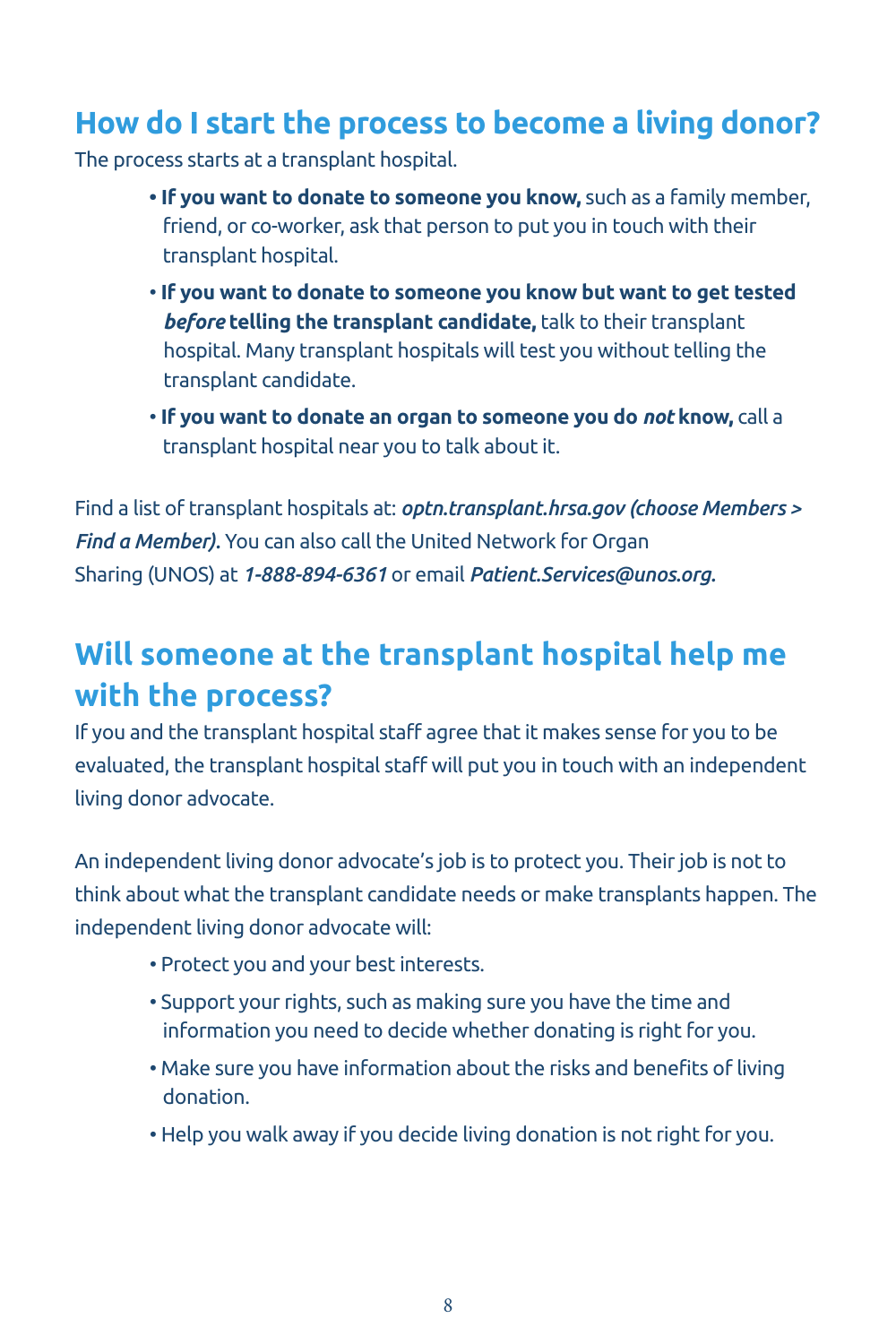The independent living donor advocate will make sure you have information about:

## **Consent**

When you agree to give medical information and undergo testing

## **Evaluation**

What tests you need to take and why

## **Medical and psychosocial risks**

Possible problems you may have during or anytime after donating

## **Financial risks**

Issues with expenses, work, or insurance

## **The surgery**

What to expect the day of the operation and the risks

## **Recovery**

What to expect after surgery and getting back to normal activities

## **Medical follow-up**

The requirement to have tests after you donate

Independent living donor advocates want you to share anything that is on your mind. If you have fears, concerns, or second thoughts, your living donor advocate wants to know. Sharing your thoughts is the best way to help your living donor advocate support you and help you decide what is right for you.

The advocate will not share your medical or other information with the transplant candidate.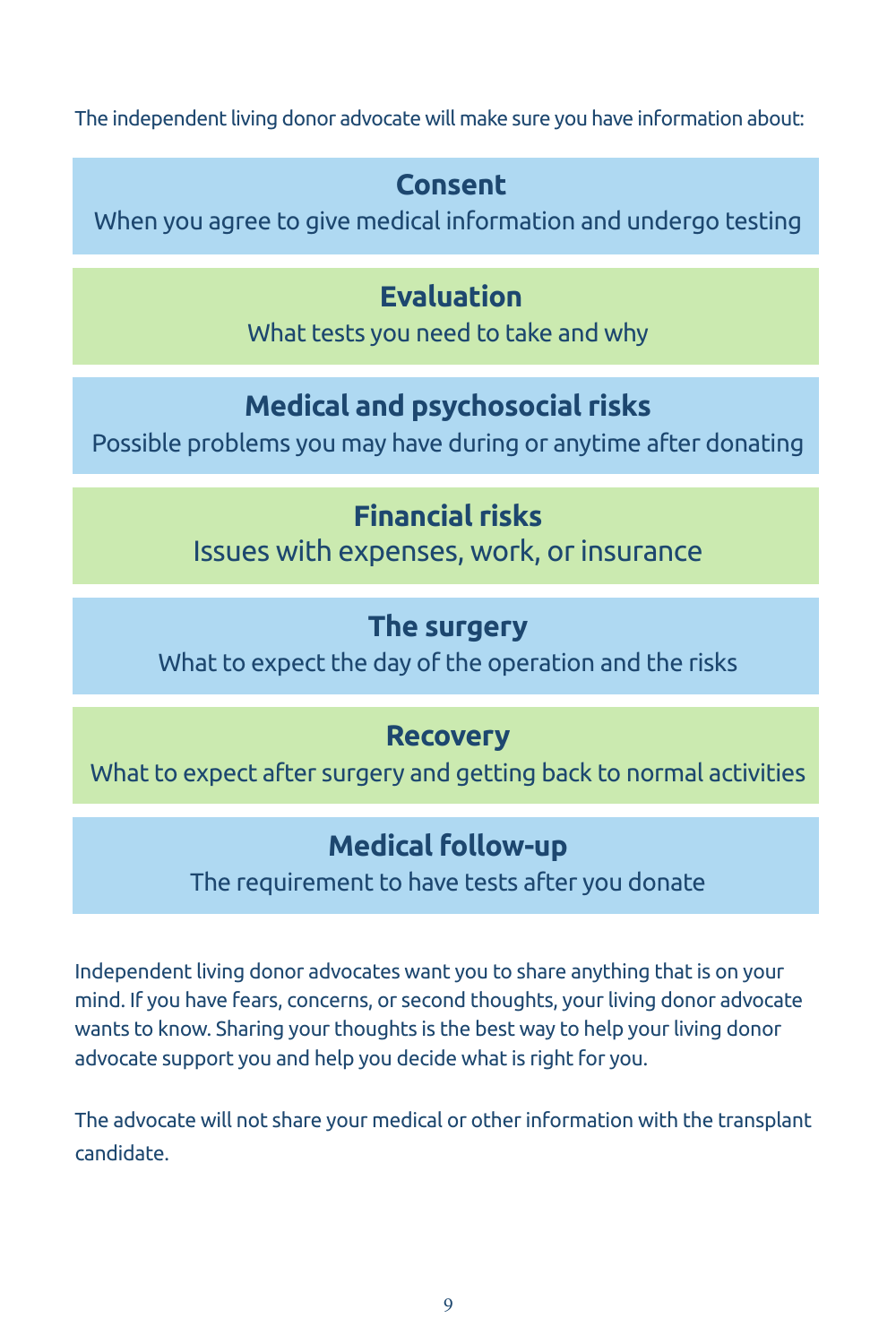### Step1: Consent to be tested and provide health information

When you call a transplant hospital, a living donor staff member will briefly explain the donation process and ask if you agree to give some information about your health. Your consent begins the evaluation process.

Different transplant hospitals might ask you about your health in different ways:

- Online
- Over the phone
- In person

Your answers help the transplant hospital team decide whether to continue to the next step. Some health issues are minor and donation may still be possible. Transplant hospitals may have different opinions about certain health issues and their risks. Transplant hospital staff will explain their opinions to you.

#### Step 2: You and the transplant hospital start a careful evaluation process

If you and the living donor team both decide to continue, you'll start a wide-ranging evaluation process. The purpose is to protect you and the potential transplant recipient. The evaluation process also helps to make sure a transplant is likely to have a good outcome.

The transplant staff members ask questions about all areas of your life, such as:

- Why do you want to donate?
- How do you think donating will affect your life? Your family?
- Can you afford the non-medical expenses, like travel?
- Who will help you afterwards?
- Can you afford time away from commitments?
- Do you have any risky habits or behaviors?

Some of the questions are really personal. The purpose is to make sure donation is safe and right for you.

Be sure to ask any questions you have. There is no such thing as a bad question or too many questions. Answering all of your questions is one of the most important jobs of the living donor teams. Bring a family member or friend with you to help you remember everything you need to know.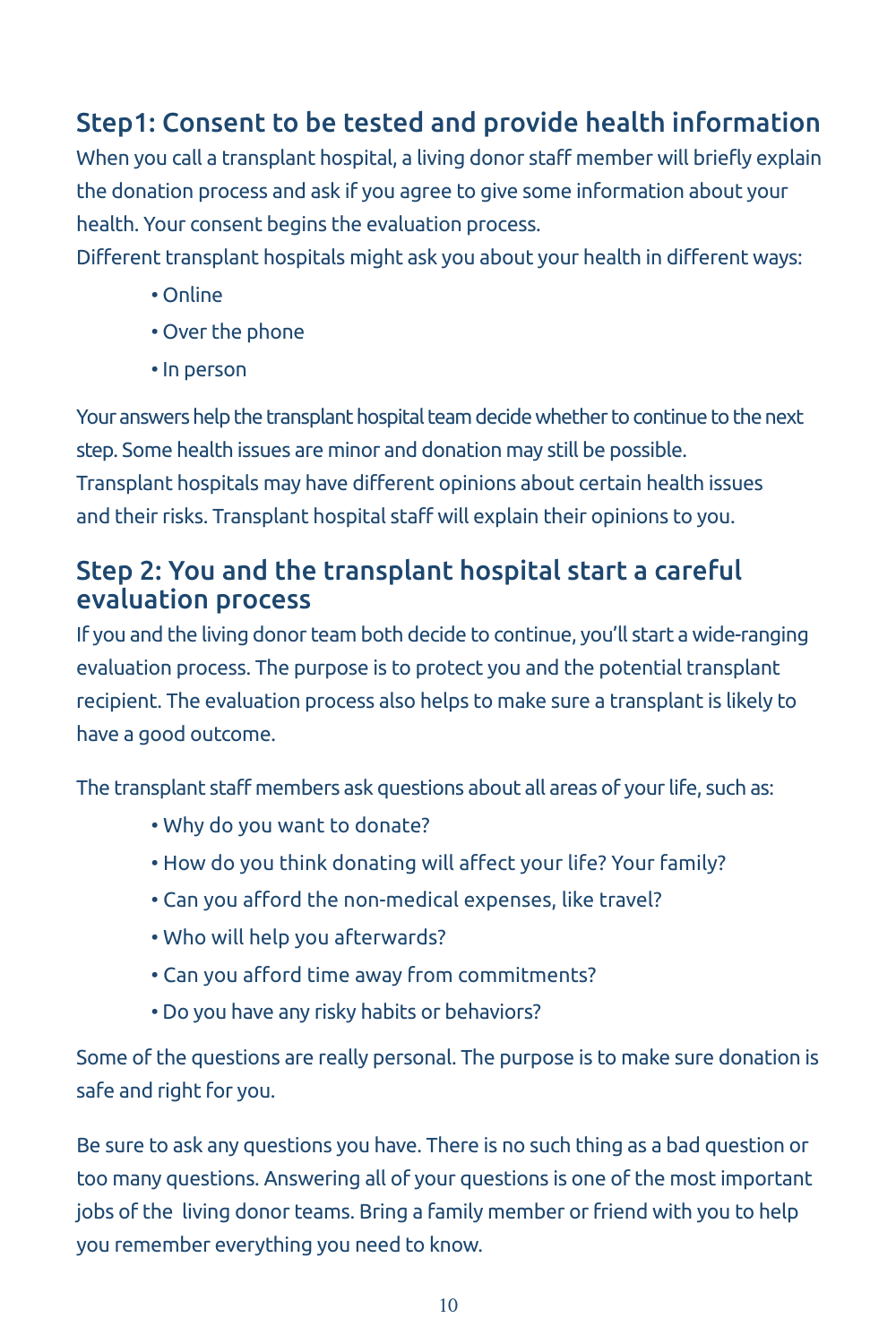# **What tests will I have during my evaluation?**

To make sure you are healthy enough to donate, you will take a lot of tests. The purpose of testing is to protect you.

Some of the tests also give information about the likelihood of a good transplant outcome if you become a living donor. Your medical information and test results are confidential. By law, transplant hospitals cannot share your medical information with the transplant candidate without your permission.

Here is a list of the kinds of tests living donors have to take. Each test is described below.



#### **Psychosocial evaluation**

Living donor team members will ask you questions about your life. This helps you and the transplant hospital staff decide whether living donation is right for you. Here are some examples of the questions:

- Why do you want to donate?
- Do you feel pressure from anyone to donate?
- How well do you understand the process, risks, and benefits so that you can make an informed choice?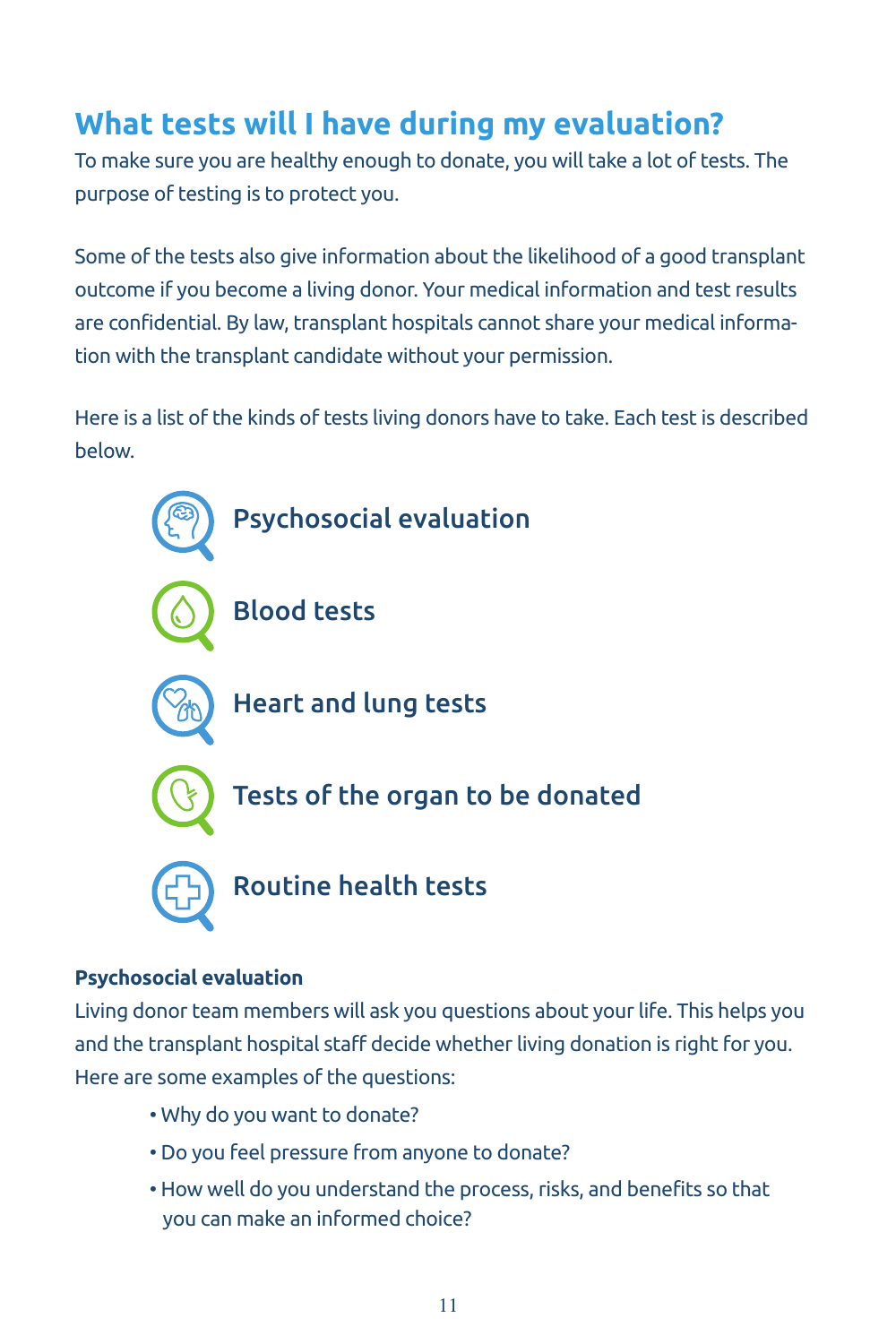- Will donating affect your job? Your finances?
- How might donating affect other parts of your life, such as caring for a child or a parent?
- Who will help you during recovery?
- What are your family's views about your donation?
- Do you have any mental health issues that could be made worse by donating?
- How do you think you will feel after donating?
- How do think you will feel if things do not go as you hope they will?

#### **Blood tests**

Some blood tests give the transplant hospital staff information about your health. Other blood tests show the staff whether you are medically compatible with a transplant recipient.

• **Blood type compatibility:** Blood tests let the transplant hospital know whether you and a transplant recipient have compatible blood types.

| <b>Donor</b> blood type | <b>Recipient</b> blood type |
|-------------------------|-----------------------------|
| O compatible with:      | O, A, B, and AB             |
| A compatible with:      | A and AB                    |
| B compatible with:      | <b>B</b> and AB             |
| AB compatible with:     | AB                          |

- **Tissue typing:** This blood test checks the tissue match between you and a transplant candidate. Transplant hospital staff use this information in caring for the transplant recipient. Even if you and the recipient are not tissue matched, the recipient can still have a successful transplant because of immunosuppression medications.
- **Cross-matching:** This blood test checks for factors associated with increased risk of organ rejection by the transplant recipient.
- **Transmissible diseases:** These blood tests look forinfections or conditions that a living donor could spread to the transplant recipient. The law requires medical staff to report certain infections confidentially to public health officials.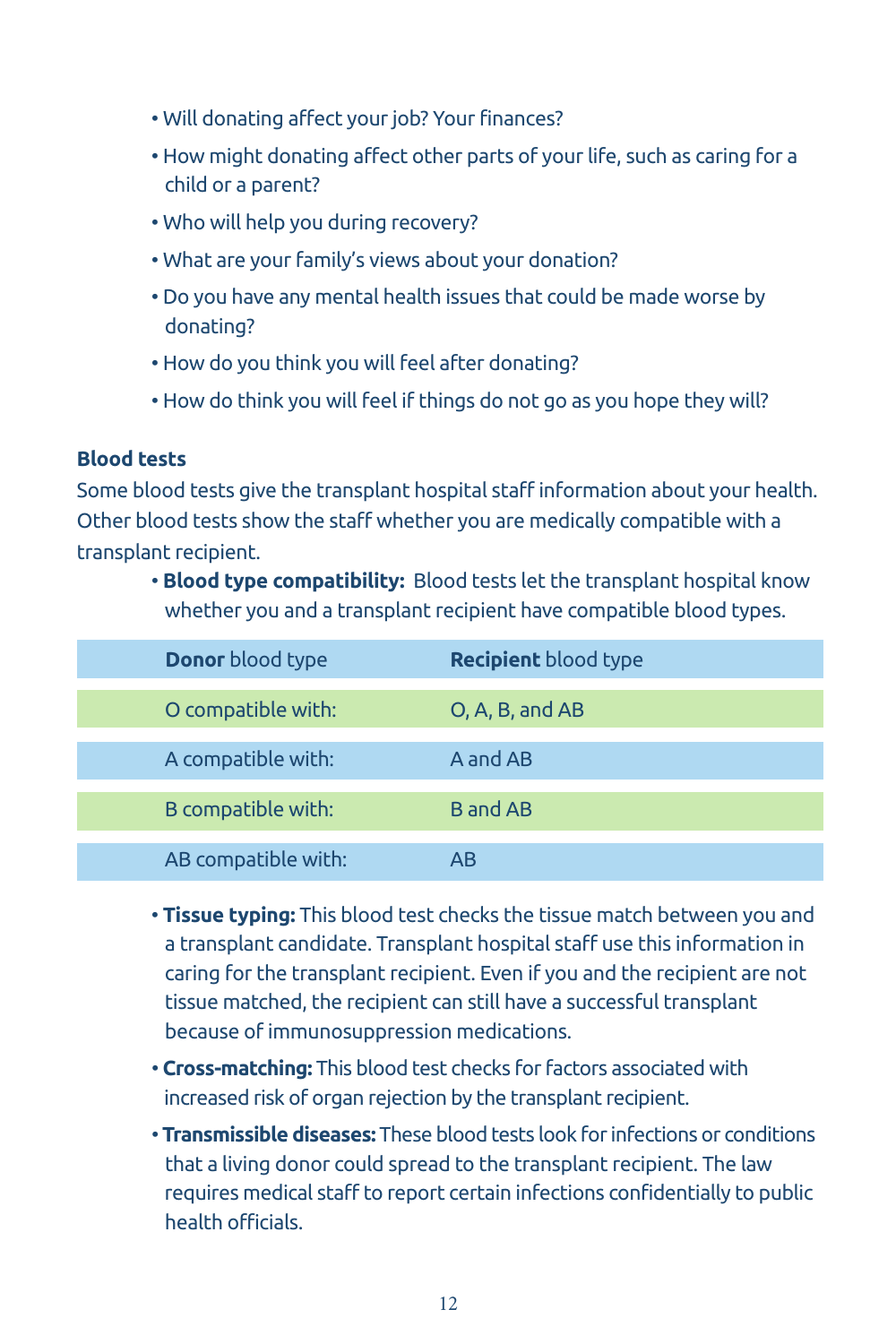

#### **Heart and lung tests**

• Chest x-ray, an electrocardiogram, and other tests to make sure your heart and lungs are healthy enough for you to be a donor.

#### **Tests of the organ you wish to donate**

- CT or MRI scan to let the transplant hospital staff look at the organ you wish to donate.
- Kidney donors have blood and urine tests that give information about their kidney health.
- For liver donors, some transplant hospitals use a small needle to take a tiny piece of the liver to make sure it is healthy enough to donate.

#### **Depending on your age and the tests you have had in the past, routine tests**

- A colonoscopy
- Skin cancer screening
- Gender-specific exams

Not all transplant hospitals require the same tests. Your transplant hospital staff will explain what tests you need. They will also explain why the tests are important.

Getting through all the tests takes time. If you are donating to someone whose hospital is far away, you may be able to do some of the medical tests closer to your home. Talk with the transplant hospital staff about options.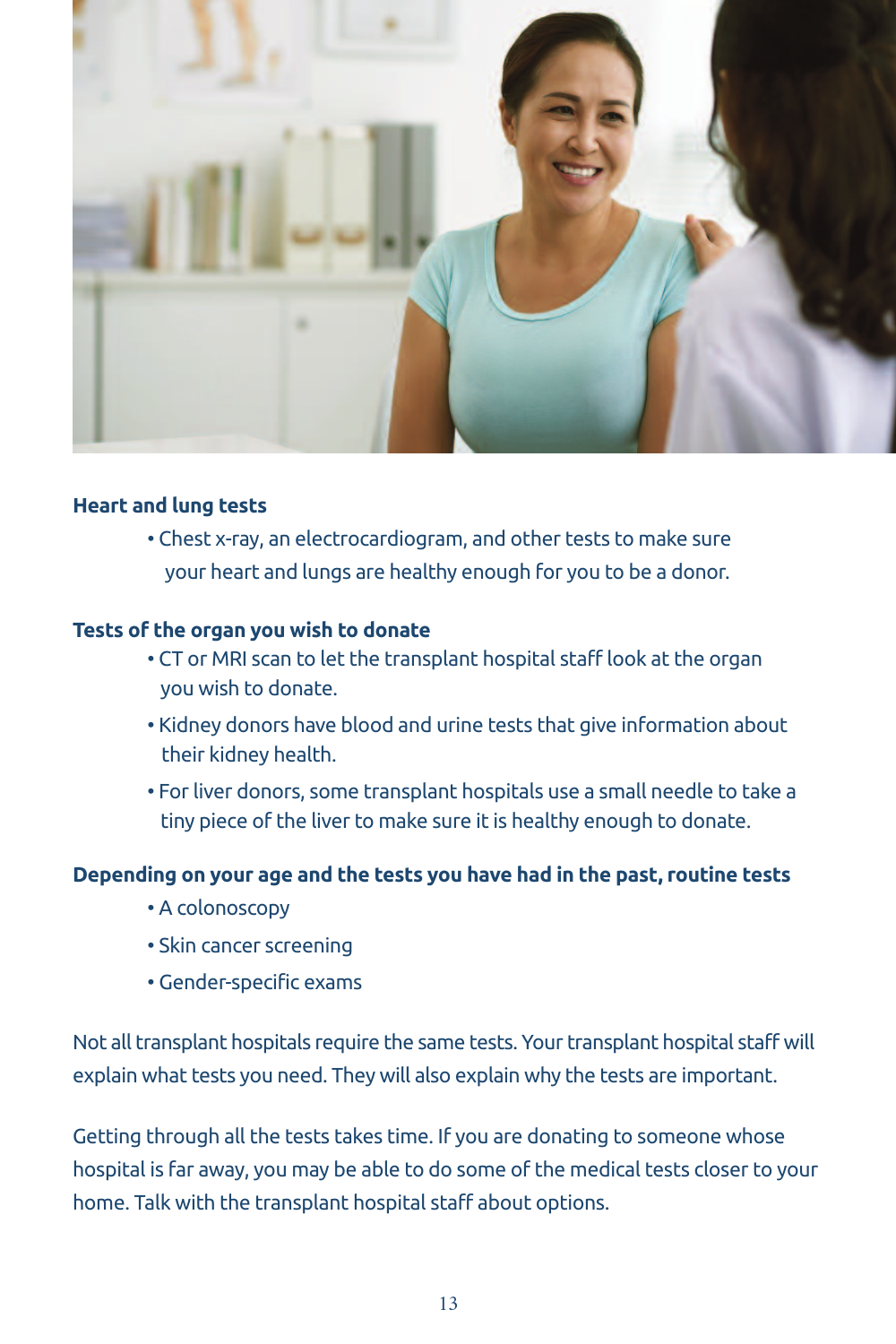# **Who decides if I may donate?**

If you pass the evaluation process, the final decision about whether you will donate is yours.

#### **Your decision must be informed and voluntary.**

An **informed** decision means you understand:

- The donation process.
- The risks and benefits of donation.
- The other options a transplant candidate might have, such as dialysis or transplant from someone else, living or deceased.

#### A **voluntary** decision means you:

- Feel no pressure from anyone to donate.
- Know you may decide not to donate at any time.
- Are not motivated by a promise of money or anything of value.

#### **When you think about whether to donate, it is helpful to talk with people.**

The decision to donate is not easy. There is a lot to think about. Donation could impact your health, your family, your work. Talking through your thoughts can help. Talk with family members, close friends, or anyone you know who is a good listener. You may also want to talk with living donors. Transplant hospital staff can help find living donors who would be happy to share their experience with you.

Other organizations, like the National Kidney Foundation, can put you in touch with a donor. Call the National Kidney Foundation's PEERS Program at 855-653- 7337 (855-NKF-PEER) or email *nkfpeers@kidney.org.*

Some living organ donors and transplant recipients share their stories with UNOS. Read their "Stories of Hope" on *transplantliving.org/community/stories-of-hope/.*

Sometimes people offer to donate an organ before they learn about the risks and benefits. After learning more, some people decide that donating is not right for them. They may worry about letting someone down.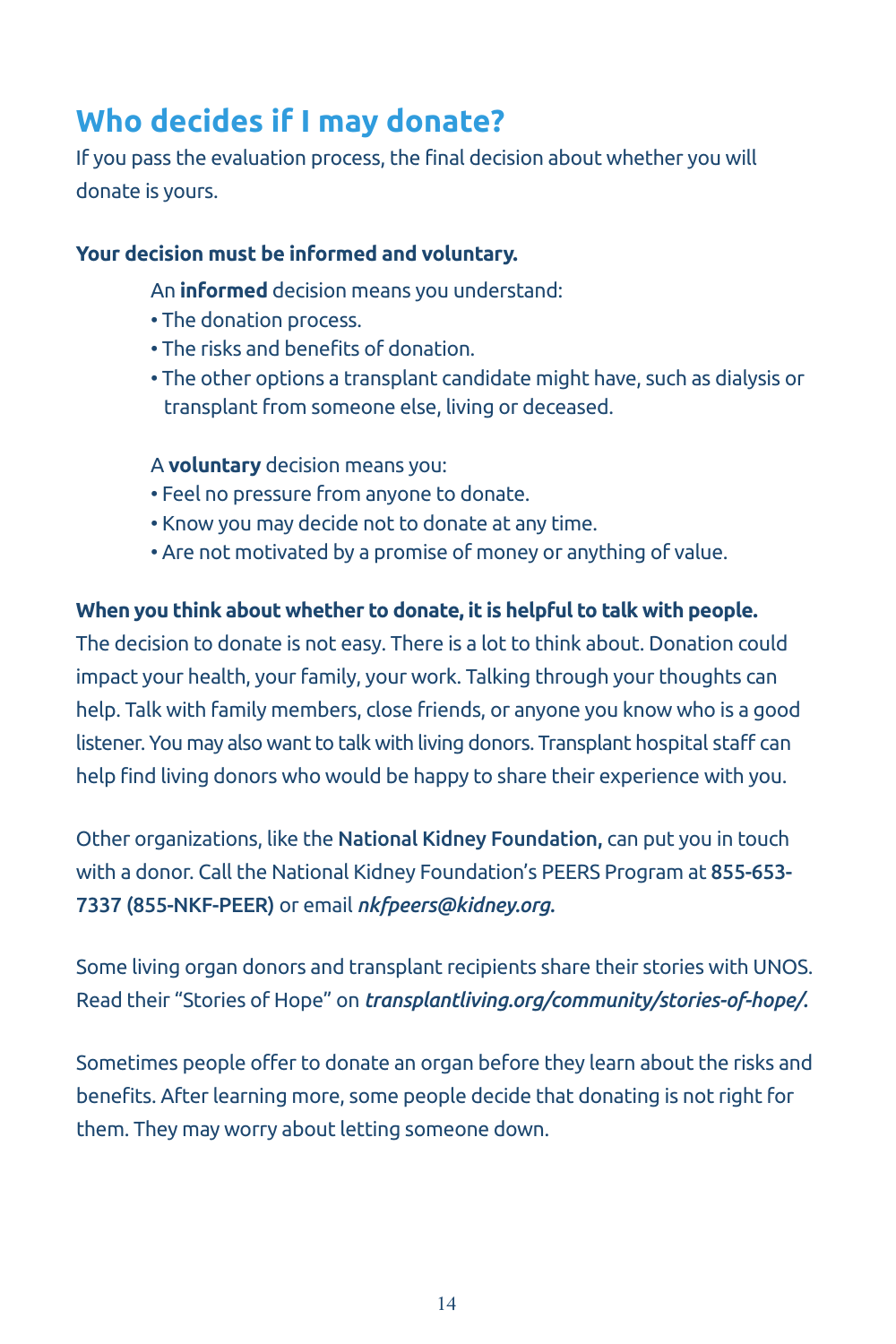#### **The most important thing is that you do what you feel is right for** *you.*

People may decide not to donate for many reasons. Your decision for choosing to donate or not, and your reasons for your decision, are yours to make.

#### **If you decide not to donate at any point,**

for any reason, talk with your transplant hospital social worker, donor coordinator, or What matters most?

# *You.*

Do what you feel is right for you.

yourindependent living donor advocate. These staff members are there to help you. They want to hear your thoughts, concerns, and feelings. The transplant hospital staff will keep your reasons for deciding not to donate private. They can help you think about what to say if people ask questions about why you are not able to donate.

# **What are some of the risks if I donate?**

When someone donates any organ, there are different kinds of medical risks.

| Immediate risks | <b>Short-term risks</b> | Lifetime risks |
|-----------------|-------------------------|----------------|
| During or right | In the year or so       | Anytime during |
| after surgery   | after surgery           | your life      |

The transplant hospital staff will explain the different risks of living donation – immediate, short-term, and lifetime risks.

Your transplant hospital staff will talk with you about:

- How likely the risks are to happen.
- Whether the risks are serious.
- Whether the risks are in the short-term or could happen at any time.
- Whether and how the problem would be treated.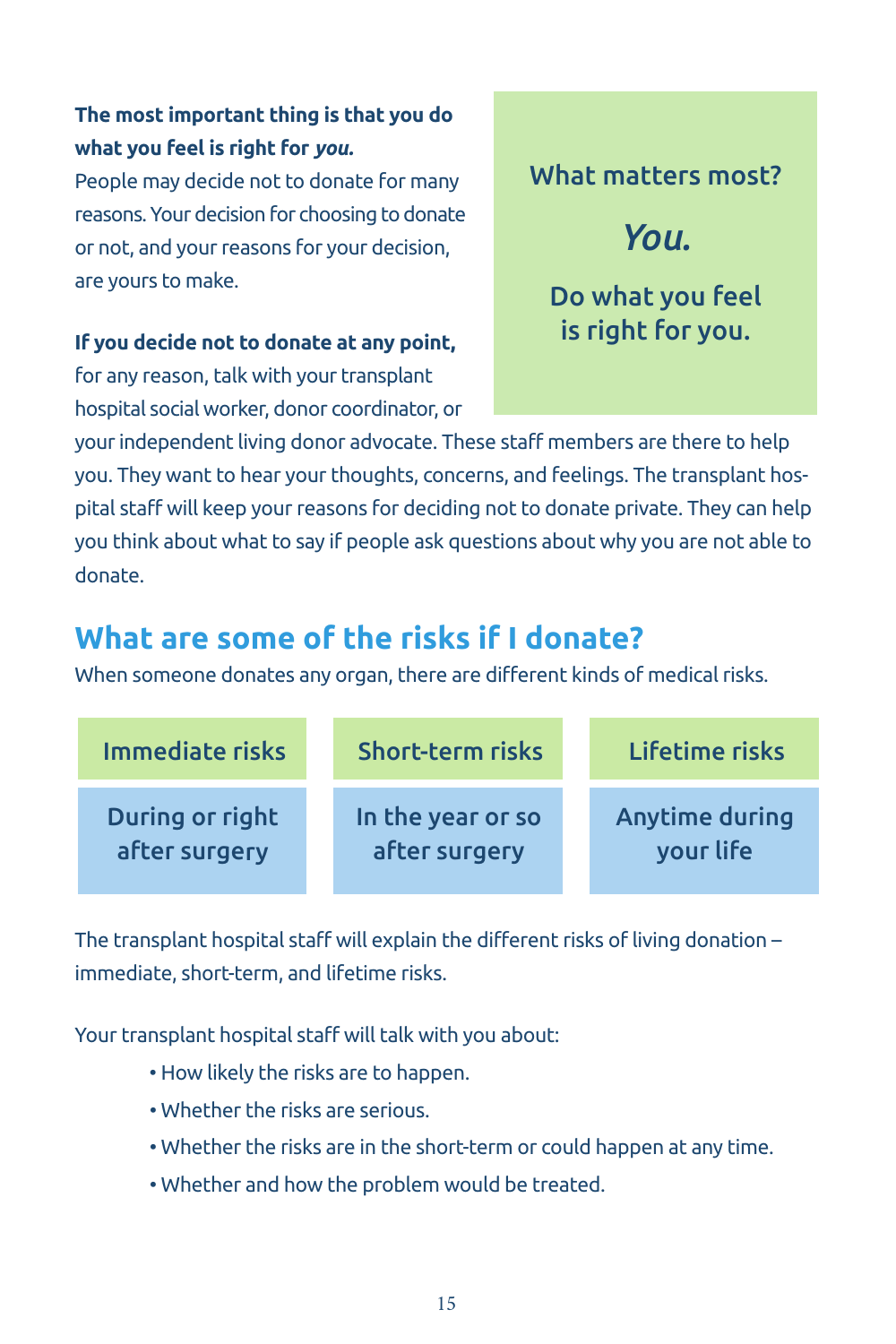#### Risks differ person to person.

Every surgery has risks. Here are some examples of the immediate problems that are possible during or right after kidney or liver donation surgery.



**When someone donates a kidney,** they live with one kidney for the rest of their life. With one kidney instead of two, living kidney donors have reduced kidney function. Here are some of the possible risks of kidney donation.

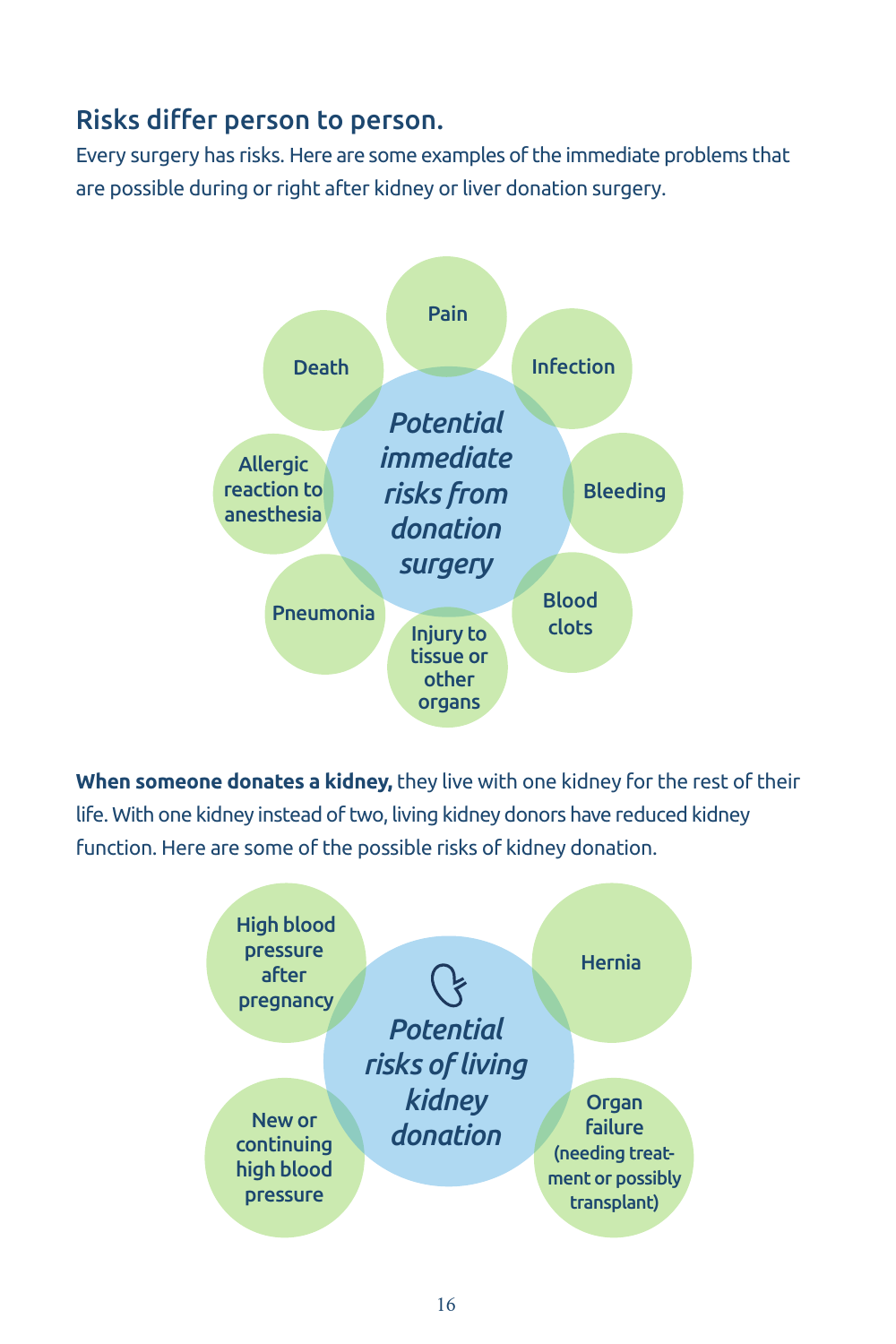**When someone donates a part of their liver,** the part they keep and the part they give to a transplant recipient both grow to almost full size. Here are some of the risks of liver donation.



Remember, the best place to learn about risks is from your transplant hospital staff. If you hear about other possible risks, always go back and talk to your transplant hospital staff. When you make your decision, you need facts. Your transplant hospital is the best place to get them.

#### Not every possible lifetime risk is known.

Your transplant hospital staff will be able to give you some information about the lifetime risks ofliving organ donation. Transplant hospital staff can not tell you every possible long-term risk. Based on the best information known so far, overallrisks to health are considered to be lowfor those determined to be healthy enough to donate.

Donating is a lifetime decision. All living donors should commit to a lifetime of healthy habits and healthcare. Living donors need to have medical follow-up care after donating. Living donors should also go to their local doctor for a health check-up every year after donating. It is possible to manage health risks, by taking good care of yourself and controlling things like your blood pressure and weight. Your doctor can help you.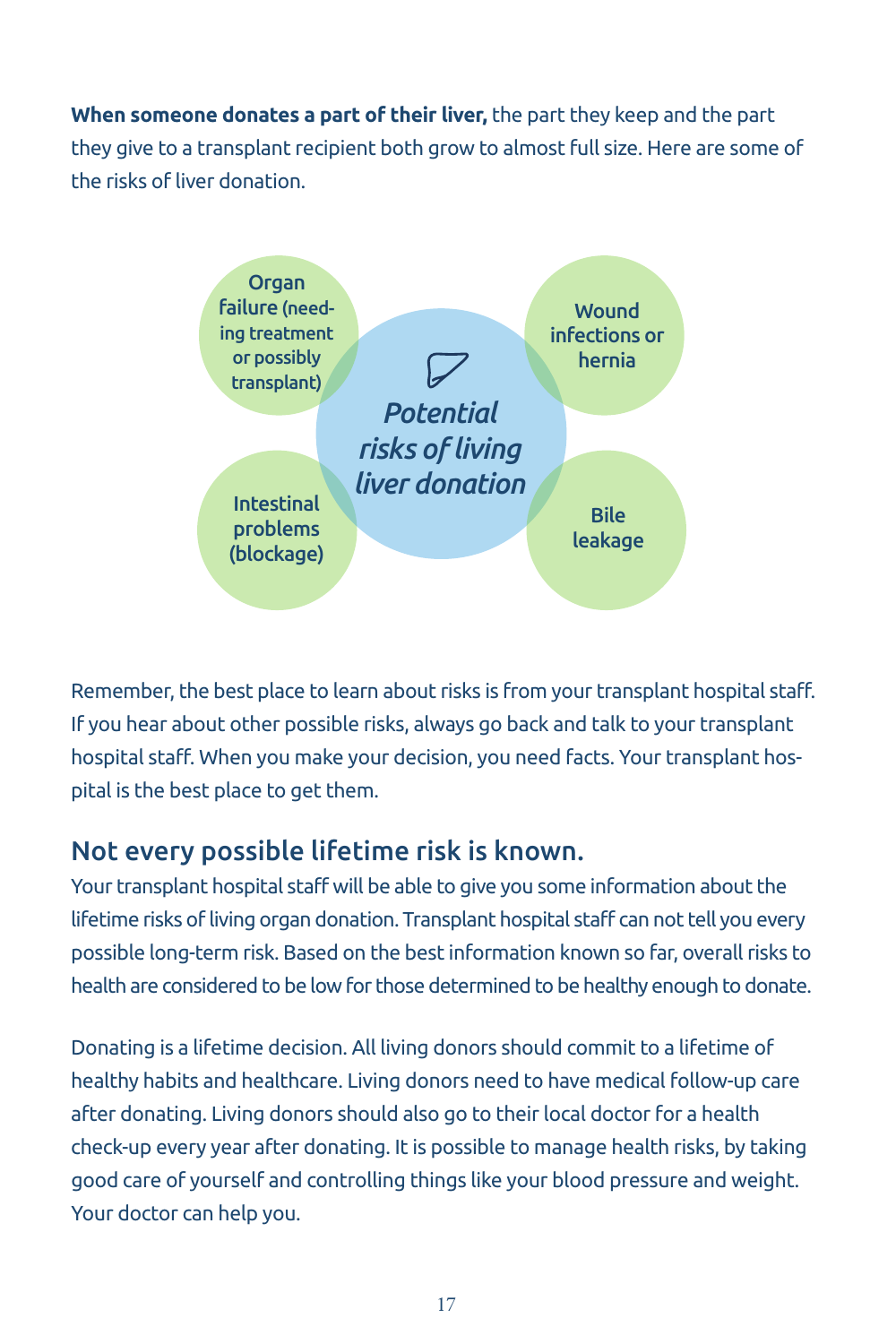## **How might I feel after living organ donation?**

#### **About 90 to 95 out of every 100 donors say they would not change anything about their decision to donate.**

They would make the same decision to help someone. They would go through all the screenings, tests, and surgery. They would take time away from their lives, jobs, and other commitments to recover. They would do all of that to help someone.

They feel good about extending the transplant recipient's life. They feel satisfied about improving the transplant recipient's quality of life.

Sometimes, however, living donors feel regret or resentment. Some say they feel depressed. This can happen even years after donating. Some examples are when:

- •Adonated organ does notworkwell in the recipient after transplant surgery.
- The donor or the transplant recipient has medical problems after surgery.
- The donor's scars do not fade as much as the donor expected.

If this happens to you, you may need support from a professional to work through these feelings. Be sure to talk with the transplant hospital staff beforehand about these and other risks. If you donate and have concerns afterward, ask your transplant hospital or independent living donor advocate to help you find support.

### **How long does it take to get back to normal life after donating?**

After surgery, living donors need time and help from family and friends before getting back to all their routine activities. Here are some activities and the average time living donors take to return to each.

|                                         | <b>Kidney donors</b> | <b>Liver donors</b> |
|-----------------------------------------|----------------------|---------------------|
| <b>Stay in the hospital</b>             | about 2-3 days       | about 5 days        |
| Drive a car                             | about 2 weeks        | about 2-4 weeks     |
| Get back to pre-<br>donation activities | about 4-5 weeks      | about 8 weeks       |
| <b>Lift heavy items</b>                 | about 6-12 weeks     | about 8-12 weeks    |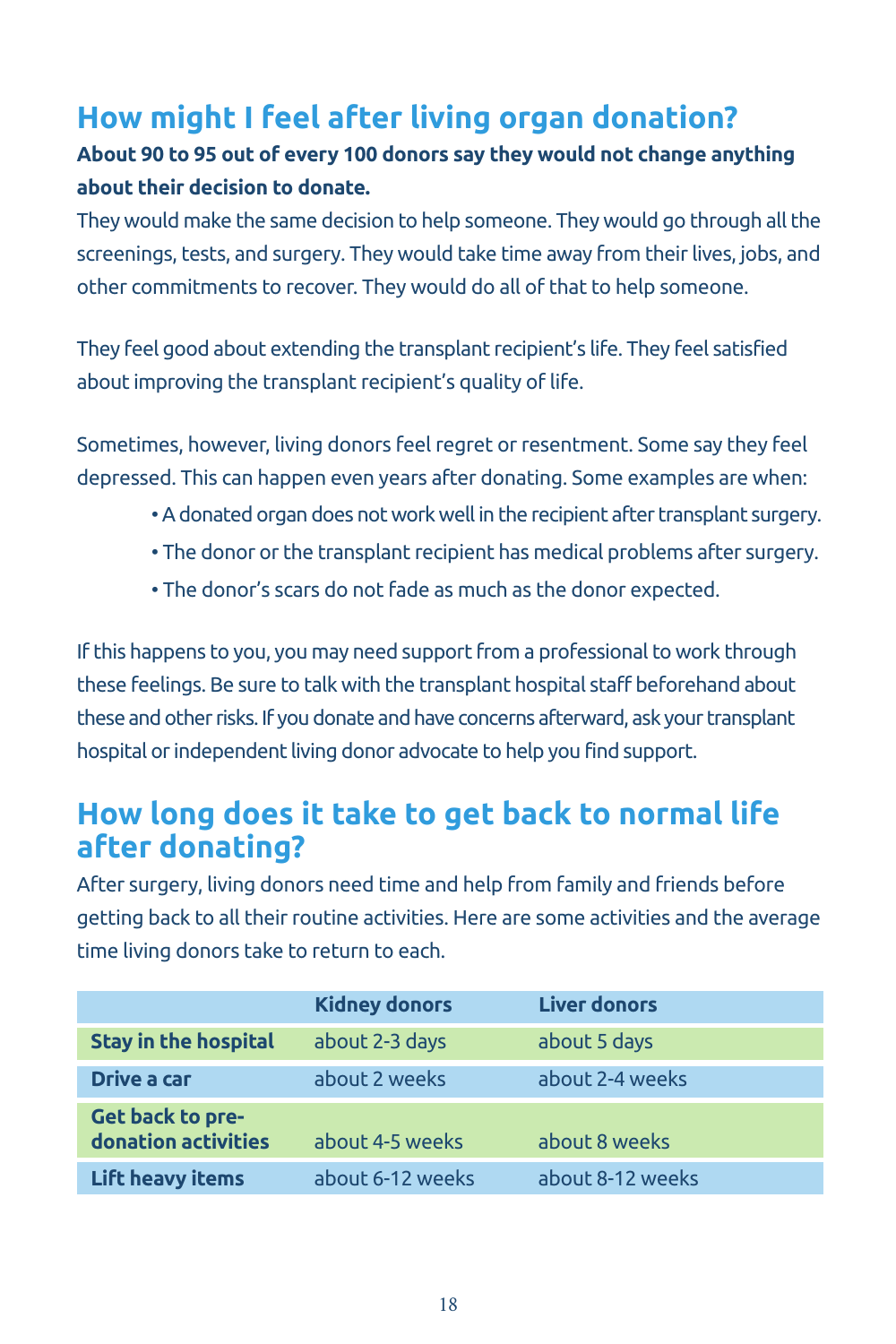Every donor is different. Some donors get back to their lives quickly. Others say they feel tired for quite a while after donation. Since you do not know how you will feel, it is important to have family and friends ready to help you for as long as you need. If you take more time than other donors, let your transplant hospital staff know.

# **Will I need follow-up medical care after I donate?**

After you donate an organ, you need to take good care of yourself and have annual medical checkups with your doctor.

All living donors need certain tests six months, twelve months and twenty-four months after surgery. Ask the transplant hospital staff:

- What tests will be done.
- Where the follow-up will happen – at the transplant hospital, a local lab, or at your own doctor's office.
- Who will pay for follow-up.

*"Everyone says I gave the gift of life when I donated. Doing my followup and seeing my doctor every year to make sure I'm ok is also a gift. It's a gift I give to myself and my family." – Ron*

Sometimes, even if you feel well, tests may show you need treatment. Follow-up is very important. Transplant hospitals must track and report to UNOS whether you get the tests you need after you donate.

Check-ups help the transplant hospital staff make sure you are healthy. They give you a chance to talk about how you feel and what you might do to be as healthy as you can be. Your follow-up also gives transplant hospitals information that can help future donors.

Commit to your required follow-ups after donation. And see your family doctor every year.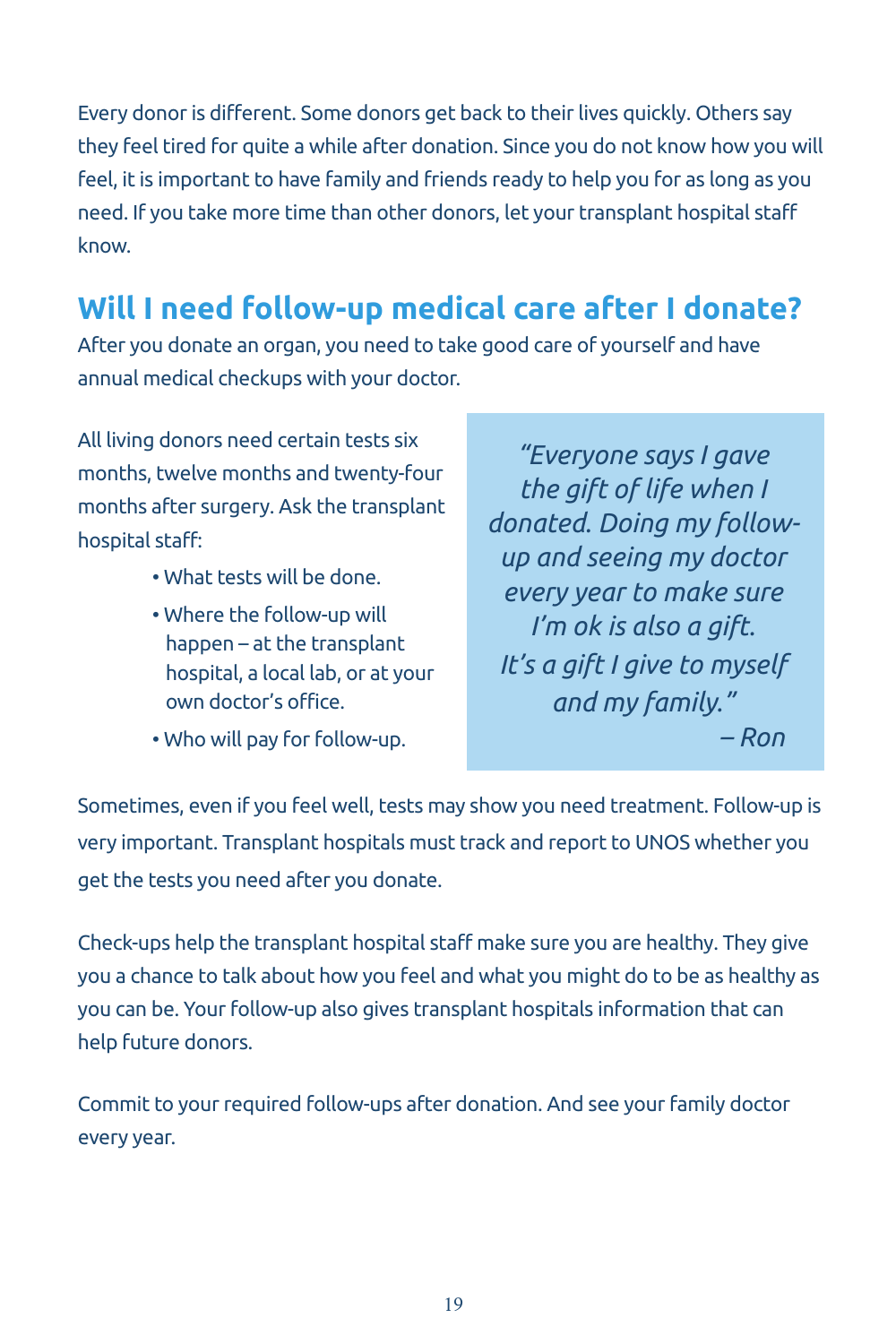# **Who pays the costs if I decide to donate?**

Before you decide whether to donate, learn about all the possible costs and which, if any, you may have to pay. Transplant hospital staff will talk with you about living donation expenses and how they are usually paid.

**A transplant candidate's insurance generally covers a living organ donor's medical expenses.** These expenses include a donor's evaluation, tests, and surgery. Talk to your transplant hospital staff if you need help paying for other tests you may need to have done (colonoscopy, or a mammogram for women, or a prostate exam for men).

The transplant candidate's insurance is not likely to cover other costs, such as:

- Medical care if your evaluation shows that you have a disease that needs to be treated.
- Long-term medical care if the donation causes you problems.
- Follow-up care for the rest of your life.

Every insurance policy is different. Be sure to ask questions about what medical costs may not be covered by insurance.

Some transplant patients have Medicare. Sometimes, Medicare may help living donors who have donation-related complications. For more information, contact Medicare at 1-800-MEDICARE or at *www.medicare.gov.*

#### **Think about your health insurance situation.**

Some transplant hospitals require living donors to have health insurance. Most living donors do not have problems with insurance as a result of donating. After you donate, it is possible that an insurance company may consider you to have a pre-existing condition. If that happens, it is possible that:

- It could be harder to get new health, disability, life, or long-term care insurance.
- It could be harder to increase your life insurance coverage.
- Your insurance premiums might be higher than they would be without a pre-existing condition.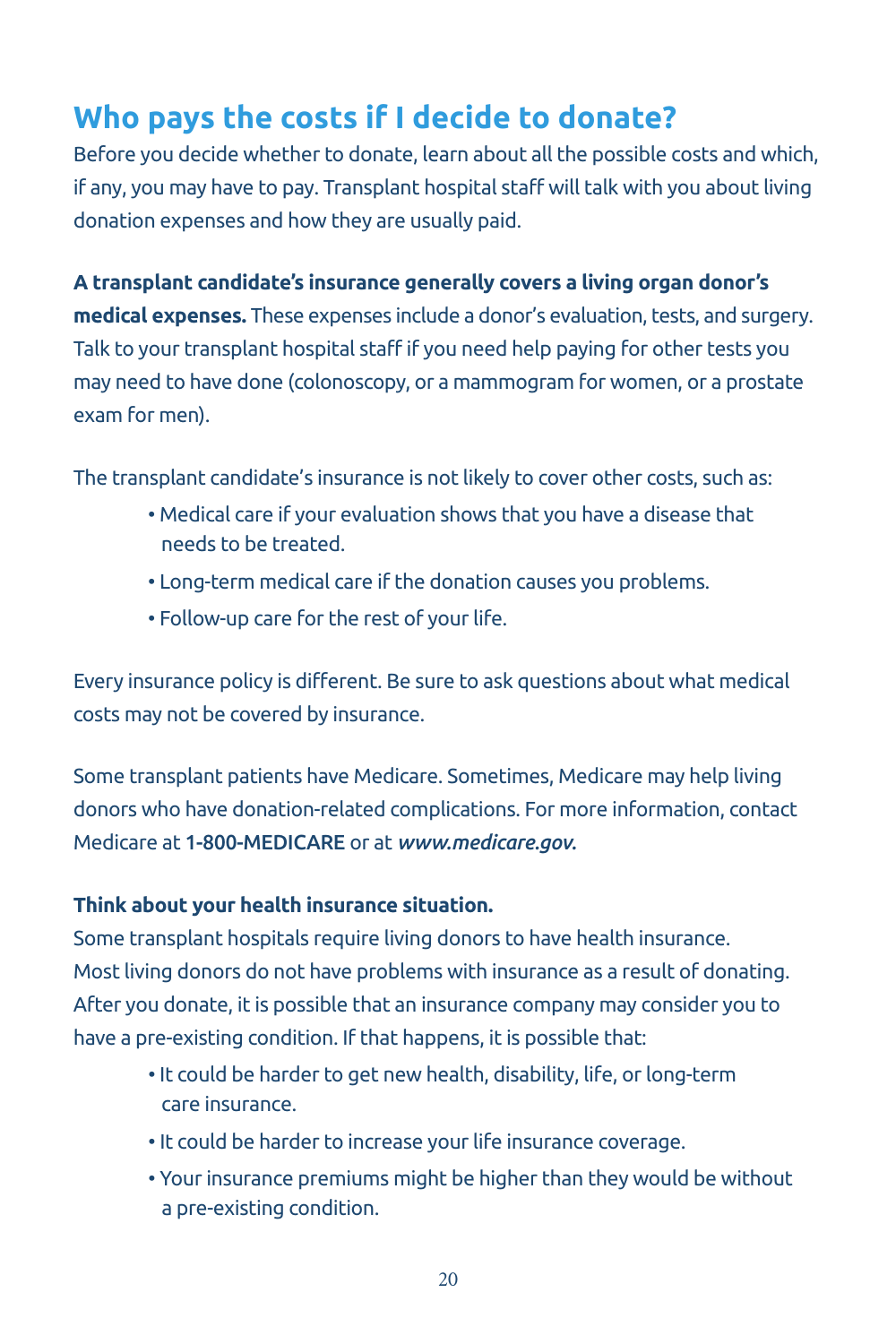

Federal law may protect living donors from problemswith health insurance. Talkwith a social worker at the transplant hospital about risks and ways to protect yourself.

#### **Check with your employer about other benefits that may help you.**

If you are employed, talk with your employer about other benefits that could be helpful. These include:

- Vacation time Disability pay
	-
- Sick time Leave of absence opportunity

#### **Talk with your transplant hospital staff if you need help with non-medical costs, such as travel and lodging.**

You may be able to get help with costs for travel, lodging, and meals during testing or surgery. For example, The National Living Donor Assistance Center (NLDAC) helps some donors with these kinds of expenses based on eligibility. Contact the NLDAC at *(703) 414-1600* or go to *www.livingdonorassistance.org/* for more information.

A transplant recipient, family members, a transplant hospital, or charities may also be able to help you with certain non-medical expenses.

Ask your transplant hospital social worker to explain what kind of help you can accept. It is illegal to give or take money or anything else of value, such as a gift or a vacation, in exchange for donating an organ.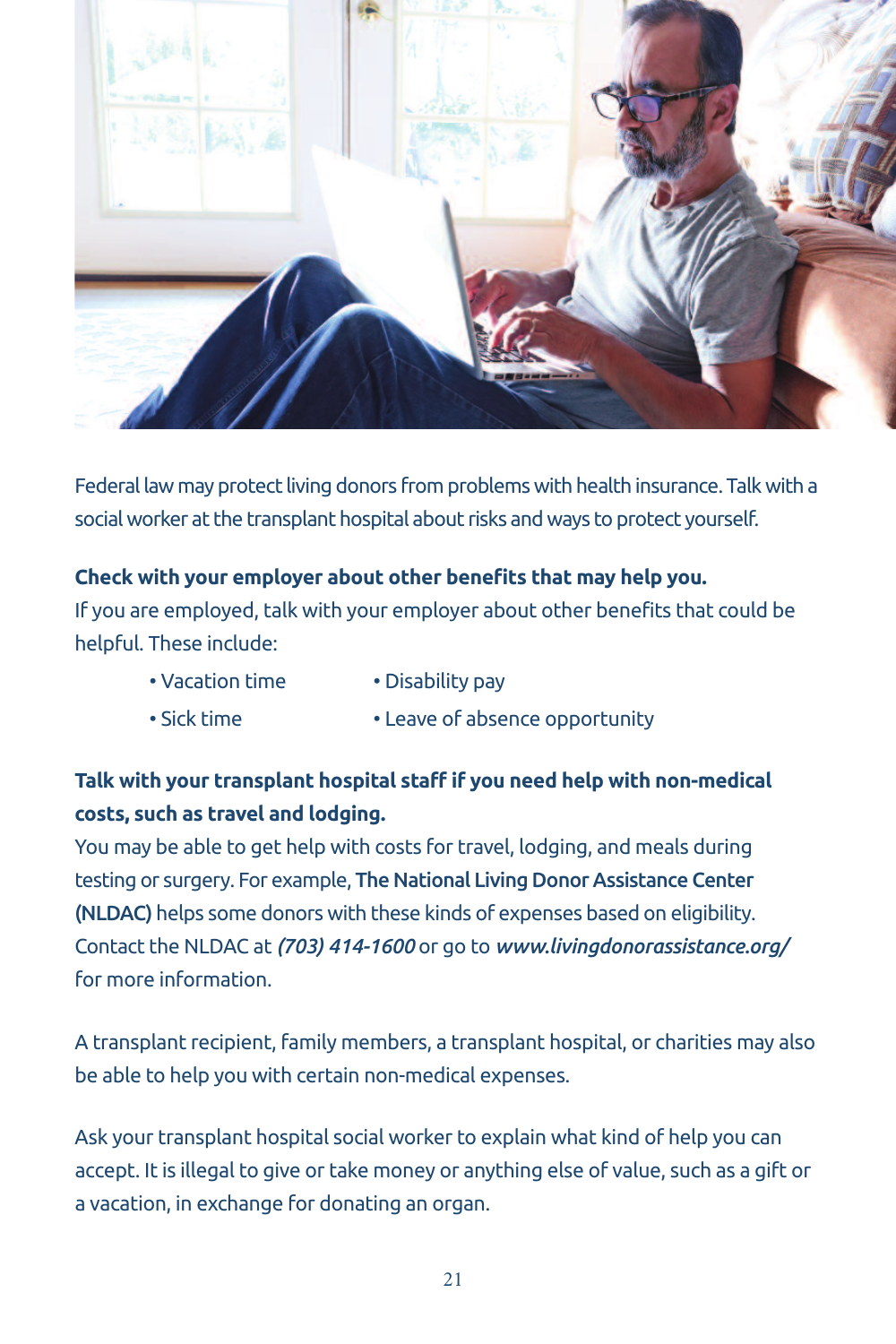# **Can I get information about living donors?**

UNOS collects data about living donors from transplant hospitals across the country. Looking at data may help as you think about whether or not to donate.

Talk with your transplant hospital staff about the data to find out what it really means for you.

Transplant hospitals give UNOS information about medical problems living organ donors have in the two years after surgery. Serious problems are rare.

Here are a few examples of living organ donor data:

To find data about living donation at your transplant hospital or elsewhere, go to *optn.transplant.hrsa.gov (choose Data > View Data Reports).* You can also find more information at the Scientific Registry of Transplant Recipients website: *www.srtr.org.* 

Understanding data is not always easy. Talk with your transplant hospital staff or call the UNOS patient services line at *1-888-894-6361.*

# *Talk with your transplant hospital about living organ donor data*

- Number of living organ donor surgeries
- Percent of living donors who had medical problems
- Percent of living donors who participated in follow-up
- Living organ donor transplant recipient outcomes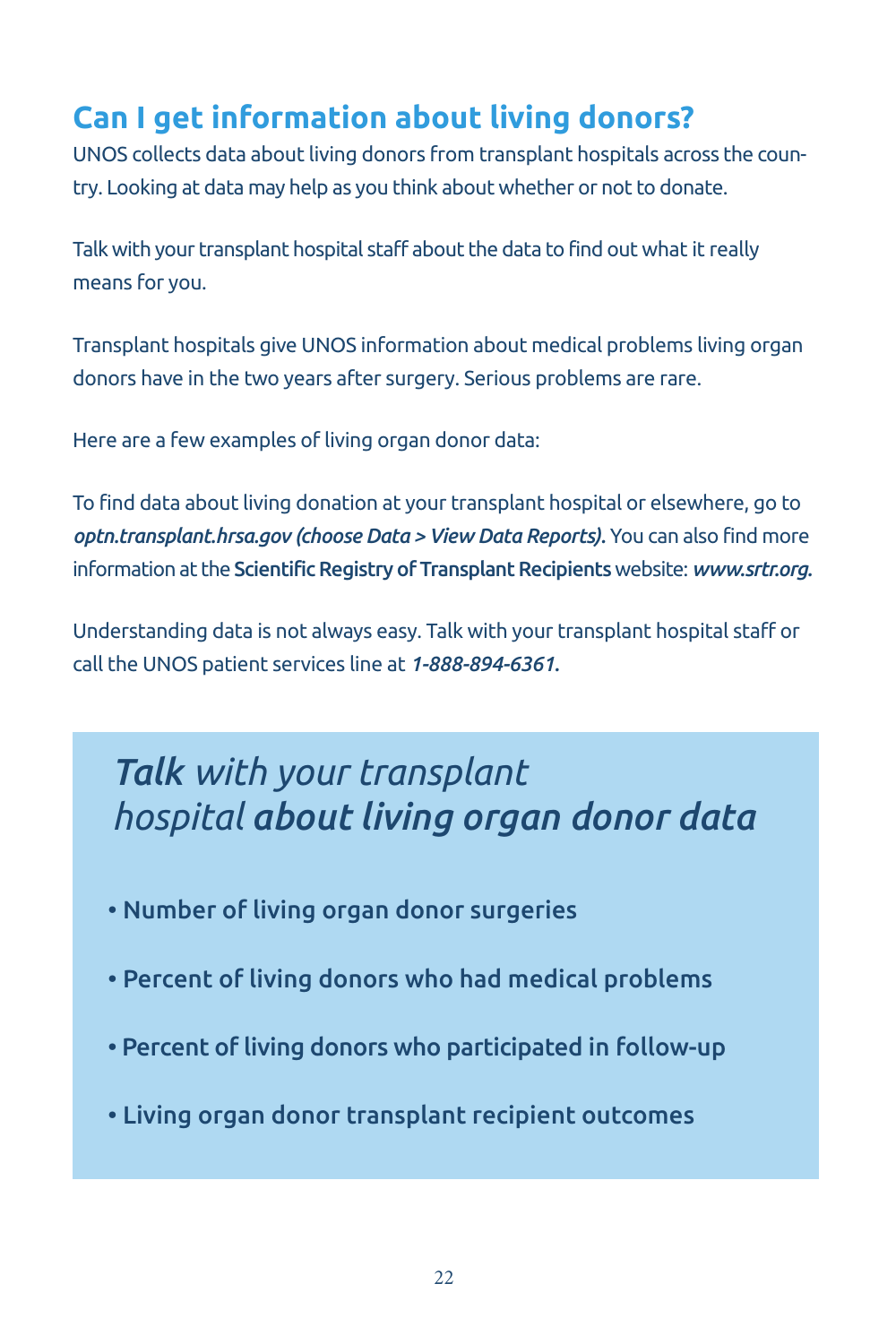## **Where can I get more information?**

The Organ Procurement and Transplantation Network (OPTN) was established under the National Organ Transplant Act of 1984. United Network for Organ Sharing (UNOS), a non-profit, scientific, and educational organization, manages the OPTN under federal contract to the Department of Health and Human Services, Health Resources and Services Administration. You can learn more about the roles and responsibilities of the OPTN and UNOS at *optn.transplant.hrsa.gov* and *www.unos.org.*

UNOS has a toll-free patient services phone line. Call *1-888-894-6361* (Mon.–Fri., 8:30–4:30) to get more information, ask questions about transplant policies or data, or to talk about concerns. Visit *www.transplantliving.org* to get more information.

The Department of Health and Human Services required the OPTN to develop living donor guidelines and policies in 2006. Find policies that impact living donors at *optn.transplant.hrsa.gov (Governance > Policies).* You can also submit your feedback on current policy proposals at *optn.transplant.hrsa.gov (Governance > Public Comment).*

#### Useful websites

- United Network for Organ Sharing (UNOS): *www.unos.org* and *www.transplantliving.org*
- UNOS' "Stories of Hope" by living donors and transplant recipients: *transplantliving.org/community/stories-of-hope*
- U.S. Department of Health and Human Services: *organdonor.gov/about/process/living-donation.html*
- List of transplant centers: *optn.transplant.hrsa.gov/members/ member-directory/*
- National Kidney Foundation: *www.livingdonors.org*
- American Liver Foundation: *www.liverfoundation.org*
- National Institutes of Health: *www.nih.gov*
- National Living Donor Assistance Center: www.livingdonorassistance.org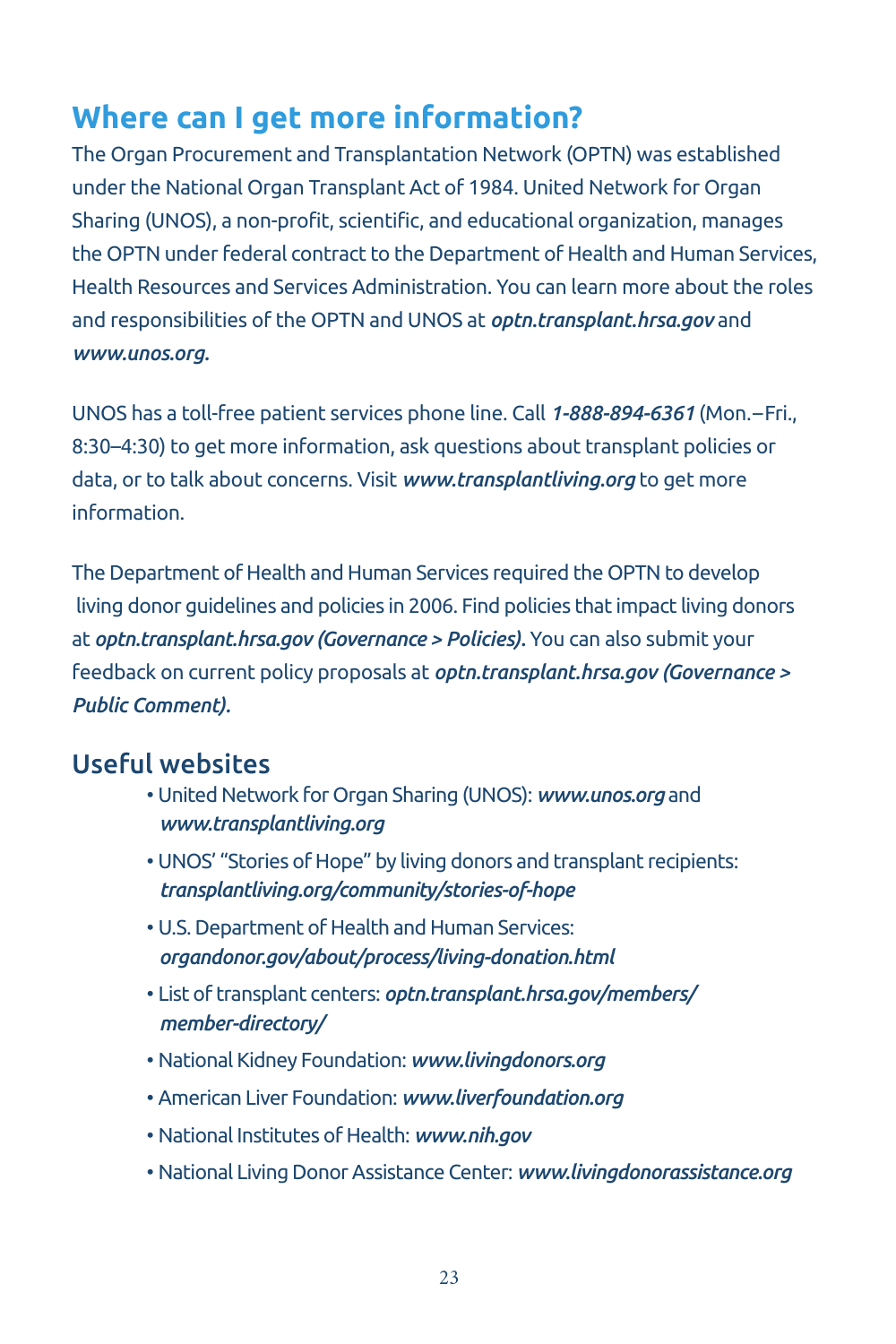# **Transplant words and what they mean**

#### Types of living organ donors

- **1. Compatible donor:** A person whose blood and tissue type and other medical factors match with the recipient.
- **2. Deceased donor:** Aperson who has been declared dead by brain death or cardiac death and whose organs are healthy enough to be used for organ transplant.
- **3. Incompatible donor:** A person whose blood type or other medical factors do not match with the recipient.An incompatible donor may still be able to donate through exchange programs (kidney paired donation) or incompatible transplantation programs.
- **4. Living donor:** Aperson who is alive when they donate an organ, usually a kidney or a part of their liver. Living donors are healthy and undergo many medical tests before they are allowed to donate an organ.
- **5. Non-directed donor:** A person who wants to donate an organ but does not have a specific recipient in mind. A non-directed donor expresses interest in donating to a transplant hospital. Non-directed donors are sometimes called anonymous donors or altruistic donors.
- **6. Paired donor:** Aperson who donates an organ to someone he or she does not know through a kidney exchange program so that, in turn, another living donor will give a kidney to someone that donor knows. Kidney exchange enables medically compatible donor-recipient combinations.

### Other transplant words

- **7. Blood type:** One of four groups (A, B, AB or O) into which blood is classified.
- **8. Dialysis:** A method of filtering the blood that tries to do the job of the kidneys. This includes removing extra fluid from the blood (which would usually leave the body as urine) and balancing chemicals (electrolytes) in the blood.
- **9. Family doctor:** The doctor a person sees when he or she does not feel well orfor annual medical check-ups. This kind of doctoris also called a primary care physician or a family doctor.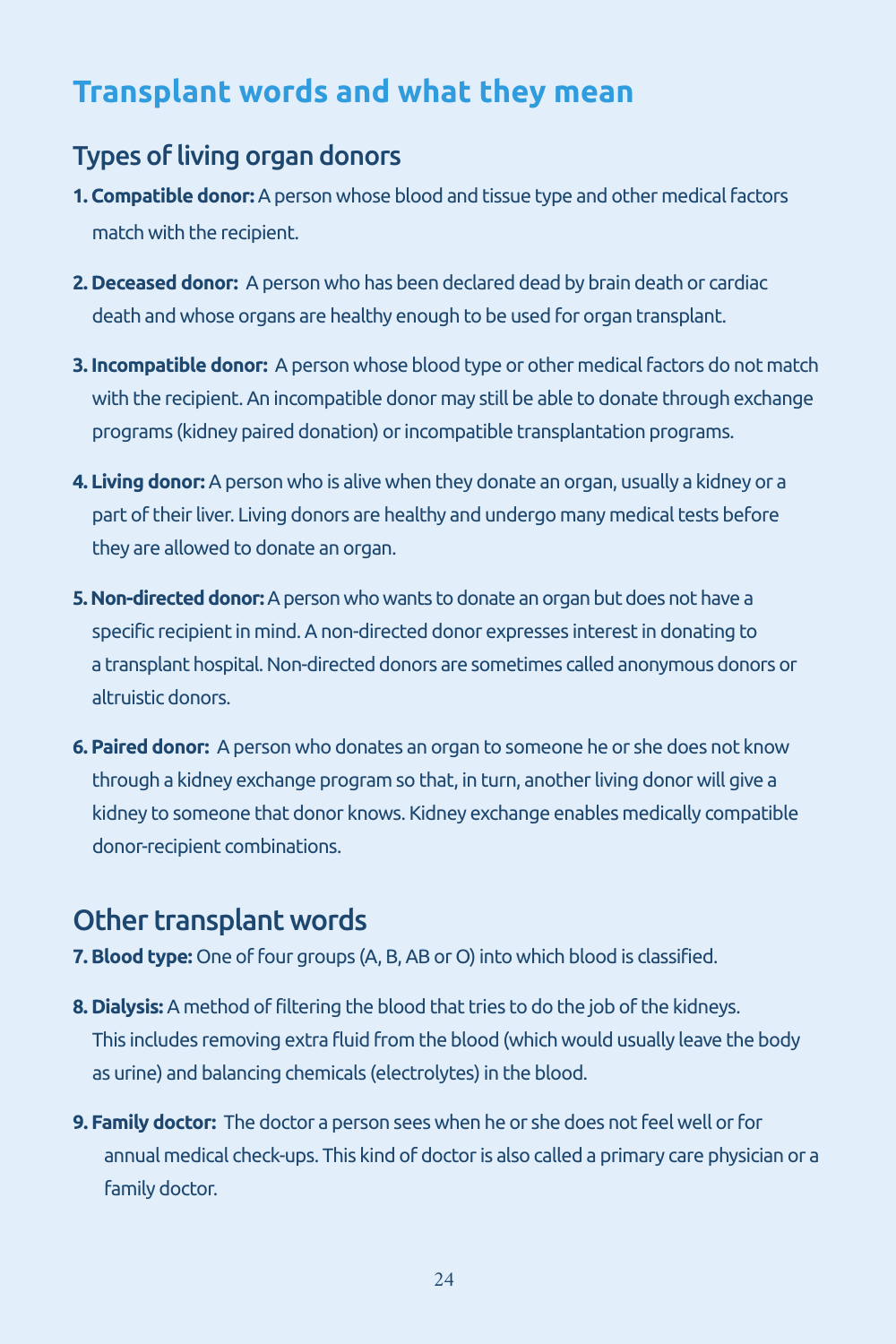#### **10. Independent living donor advocate (ILDA):** Aperson who understands the organ

donation process and who will:

- a. Promote your best interests.
- b.Check that you have received information about the following topics:
	- The informed consent process.
	- The tests needed to be a living donor, and the risks of these tests.
	- The surgery, and the care you will get after the surgery.
	- The need to have follow-up care after donation.
- c. Help you get more information about these topics as needed.

The ILDA should not be involved with the transplant candidate.

- **11. Informed consent:** When a person has information about a test or procedure, understands the information, and then agrees to participate in the test or procedure.
- **12. Living donor team:** The transplant hospital staff whose job is to talk with, evaluate, and protect the interests of living donors.
- **13. Medical follow-up:** The requirement that living donors have medical tests 6 months, 12 months, and 24 months after donation. The purpose is to make sure the donor is healthy even if the donor feels well. The transplant hospital should talk with the living donor about how and where to do medical follow-up.
- **14. Organ rejection:** When a transplant recipient's body recognizes the transplanted organ as foreign and attacks it. Acute rejection is when a person's body mounts a sudden attack on the transplanted organ. Chronic rejection is when a person's body slowly damages the transplanted organ over time. Both can result in organ failure.
- **15. Transplant:** Surgery to take an organ from one person's body and put into another person's body.
- **16. Transplant candidate:** A person who needs an organ transplant and who has been approved by a transplant hospital to have one.
- **17. Transplant hospital:** Ahospital where experienced surgeons perform organ transplants. Not all hospitals perform organ transplants.
- **18. Transplant recipient:** Aperson who had an organ that was not working and who got an organ from a living or deceased donor.
- **19. Waiting list:** Medical information about people who have been approved to get a transplant and who are waiting for an organ from a deceased donor. When an organ becomes available, a computer matches the organ with waiting list candidates based on rules designed to be fair to everyone who is waiting for an organ.